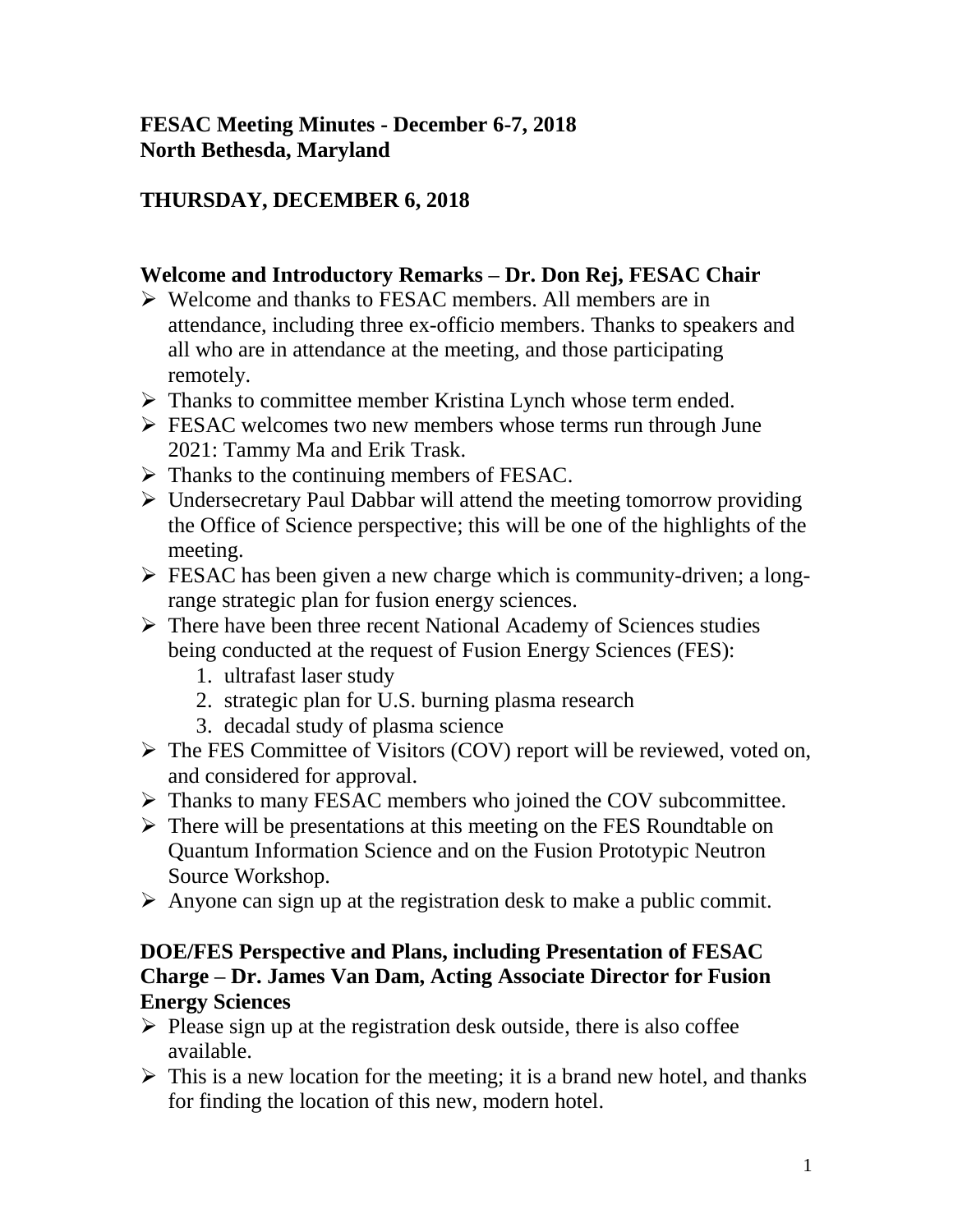- $\triangleright$  Thanks to FESAC members and all the participants.
- Professor Close had to resign from FESAC, and Professor Lynch has rotated off the committee. We are extending a welcome to the two new members - Tammy Ma and Erik Trask.
- $\triangleright$  We have had two years of healthy budgets, thanks to Congress. This has allowed us to move forward on many long standing gaps and to launch new initiatives. FES appropriations for FY18 and F19 have enabled acceleration of the FES program - including:
	- o ITER
	- o DIII-D
	- o NSTX-U
	- o LaserNetUS
	- o MPEX Facility
	- o Theory & Simulation
	- o Private-public partnerships
	- o QIS
- $\triangleright$  We are coordinating with private/philanthropic activities
- $\triangleright$  The FES program addresses several Administration R&D priorities and practices.
	- o American leadership in emerging technologies
	- o American energy dominance
	- o Managing and modernizing R&D structure
	- o Maximizing agency coordination
	- o Partnering with industry
	- o Technology transfer
	- o Workplace training and education
- $\triangleright$  Following is the status of our solicitations:
	- o Funding Opportunity Announcements (FOAs) have not been announced yet due to changes in the SC FOA approval process
	- o Issuing FOAs before the funding year may not be feasible
	- o The annual "open" SC FOA is always active
	- o Please check SC and FES Funding opportunities pages for updates - ([https://science.osti.gov/grants/FOAs/Open\)](https://science.osti.gov/grants/FOAs/Open)

#### **Programmatic updates** -

- $\triangleright$  FES research is carried out by a diversity of U.S. institutions.
	- $\geq$  38 universities, 11 industry institutions, and 11 laboratories.
- $\triangleright$  Good progress has been made towards the NSTX-U recovery; they are going into the early design and early procurements. The CD-2 review to firm up the baseline is scheduled for February 2019. The Office of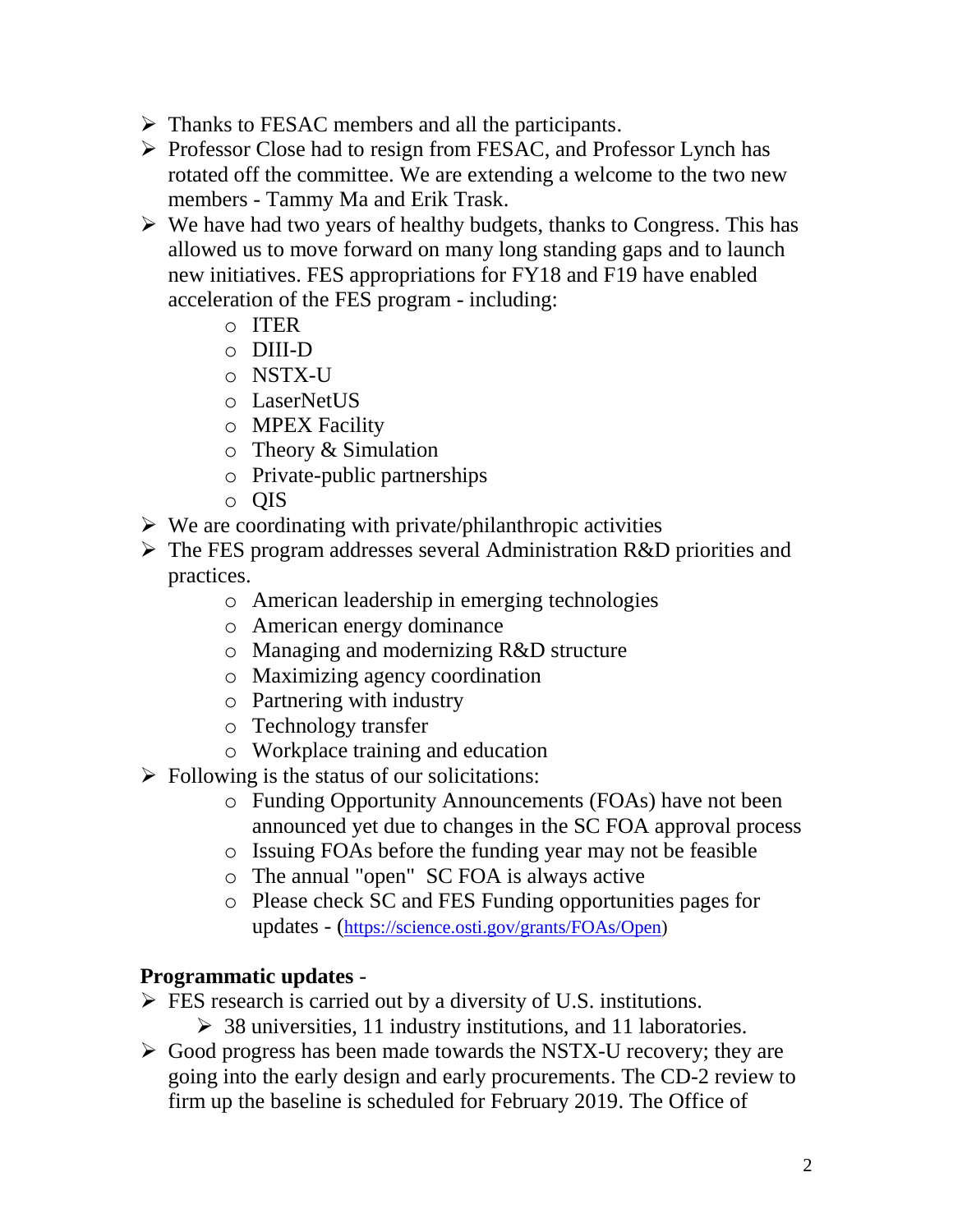Project Assessment (OPA) looked at cost, schedule and scope, and the laboratory's capability to perform the recovery and resume operations. Part 2 of the review was the scientific mission need that was reaffirmed during the Orbach-led DOE OPA subcommittee review.

- DIII-D
	- o Currently in LTO (Long Torus Opening)
	- o Co/counter of neutral beam modification project and three other current drive methodologies
	- o Increase reliability
	- o Healthy FOAs
	- o Frontier science experiments for basic plasma science: high profile presentations, positive engagement so far
- $\triangleright$  Remote tools are being made available to U.S. institutions to facilitate international collaboration.
- $\triangleright$  Disruption mitigation with shattered pellet injectors on JET is a U.S. world leading capability and is going very well.
- $\triangleright$  There are nine FES SciDAC multi-institutional and inter-disciplinary projects jointly funded (a record number).
- $\triangleright$  FES is exploring opportunities in QIS (quantum information science). A meeting was held in May 2018 to identify how fundamental science supported by FES could advance QIS development, and explore QIS applications that could have transformative impact on the FES mission. There were six priority research opportunities identified.
- $\triangleright$  The materials plasma exposure experiment (MPEX), a new MIE project, has been launched.
- Fusion Prototypic Neutron Source Workshop
	- o This topical area has stalled somewhat due to high cost of IFMIF – still 100s \$M
	- o Workshop focused on nearer term step, and low cost option based on existing facilities
	- o Minimum requirements identified
- $\triangleright$  A new intermediate scale user facility with dusty plasma research was awarded in 2018, over three years, to Auburn University.
- $\triangleright$  There has been a partnership with NSF for 21 years; over \$8 million was funded by FES in 2018. FES funded a renewal with UC-Berkeley on antihydrogen research, also the Basic Plasma Science User Facility (BaPSF) at UCLA.
- FES established LaserNetUS in FY18 in response to the NAS report recommendations. The network provides broad access to state-of-the-art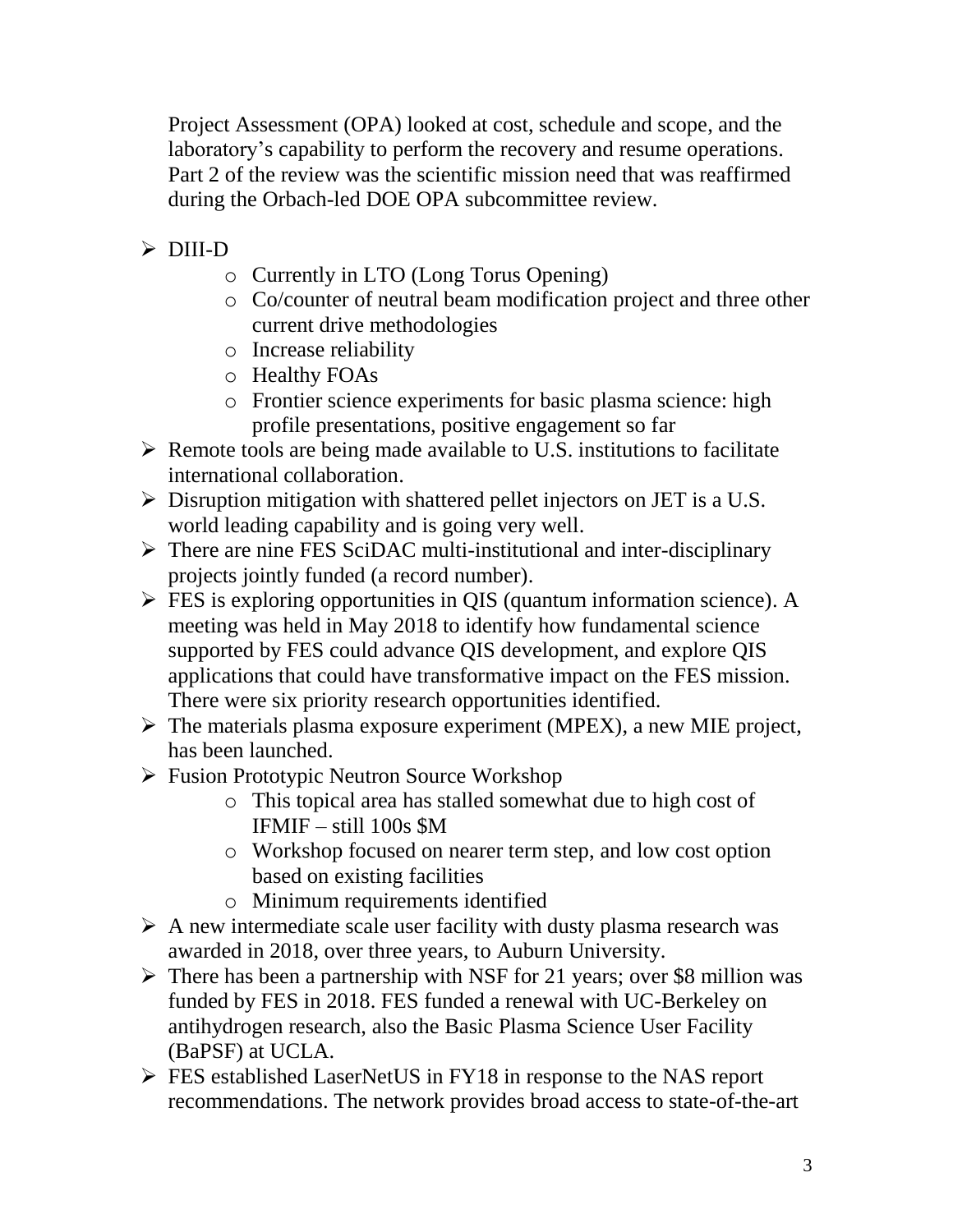facilities for the entire community. The first annual meeting was held in August at the University of Nebraska that included a poster session.

# **ITER update**

 U.S. contributions to ITER are now more than 50% complete. The ITER Organization in France is more than 55% complete towards first plasma, fabrication, and delivery. The progress is going great, and the tokamak complex continues to take shape. A comparison from February 2015 to 2018 shows great progress in construction of buildings. The first machine component was brought into the ITER tokamak pit in November 2018.ITER contracted to use U.S. coil fabrication for its central solenoid. In May, there was a special ceremony of the final delivery of Japanese superconductor for the ITER central solenoid.

# **Program planning**

- $\triangleright$  The reports from community workshops are very important. FES strategic choices are informed by community and advisory committee input.
- $\triangleright$  FES is responding to the recommendations of the National Academy report on intense ultrafast lasers.
- $\triangleright$  The interim report of the burning plasma study by the National Academies of Sciences was issued in December 2017. The final report is expected by the end of 2018.
- The National Academies of Sciences has launched the decadal assessment of plasma science. Professor Kushner, the co-chair, will discuss this further during the meeting. There are multiple Federal sponsors including DOE, NSF, and DOD.
- $\triangleright$  The 2018 Committee of Visitors will be reporting in a later session. The FESAC charge was to provide an evaluation of process, quality and standing, and project management. Thanks to the COV panel members and the co-chairs.
- $\triangleright$  A new charge to FESAC is being issued to undertake a new long-range strategic planning activity for the Fusion Energy Sciences program.
	- o The report should provide recommendations on the priorities for an optimized FES program over the next ten years under varying scenarios of budget growth, assuming the U.S. will continue participating in ITER.
	- o Fusion program prioritization will adapt the High Energy Physics and Nuclear Physics processes
	- o Phase 1 community-led activities coordinated by APS-DPP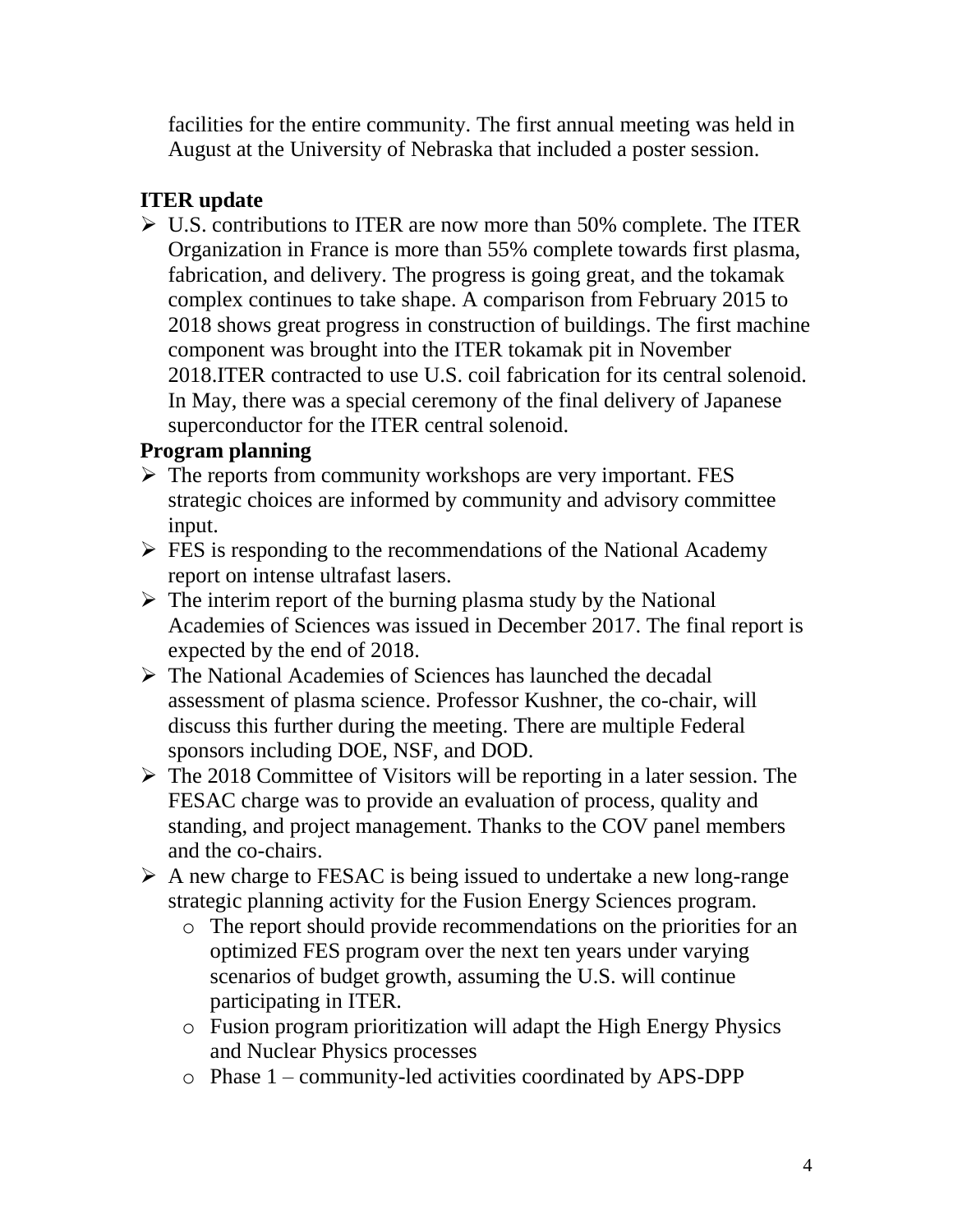- o Phase 2 FESAC subcommittee to produce the report using community input with a target completion date of December 2020.
- o The report will be socialized with leaders on Capitol Hill
- $\triangleright$  Stakeholder briefings Congress wants to hear cohesion and coercion from us. We need your participation and consensus on the plan. FESAC worked hard twice, but the plans lacked broad consensus. Congress wants to see that we have prioritized items - so please keep this in mind. We want the community to be fully involved in this planning progress. We must and will succeed this time. A bickering community gets no funding; we need to have a cooperative community that speaks with one voice. I think Under Secretary Dabbar will stress these same points. Please welcome Under Secretary Dabbar with open arms and open ears.
- $\triangleright$  Reminder: Language in H.R. 589
	- o Not later than two years after the date of enactment of this Act, the Secretary shall submit to Congress a report on the fusion energy re search and development activities that the Department proposes to carry out over the 10-year period
	- o In order to develop the report, the Secretary shall leverage best prac tices and lessons learned from the process used to develop the most recent report of the Particle Physics Project
		- Prioritization Panel of the High Energy Physics Advisory Panel
	- o We hope that no member of the Fusion Energy Sciences Advisory Committee sha ll be excluded from participating in developing or voting on final a pproval of the report

# **People**

- $\triangleright$  The 2018 Nobel physics prize for CPA led to development of high power lasers for HEDP - Arthur Ashkin, Gerard Mourou, and Donna Strickland won the prize.
- $\triangleright$  There was an investiture ceremony at Buckingham Palace (October 11, 2018) for Knights Bachelor, Professor Steve Cowley "for services to science and to the development of fusion energy"
- $\triangleright$  DOE senior leadership updates
	- o Paul Dabbar was sworn in as Under Secretary for Science November 2017
	- o Chris Fall was nominated for Director of the Office of Science - May 2018
	- o Kurt Heckman is a senior advisor in the Office of Science. He will work with the incoming Director of the Office of Science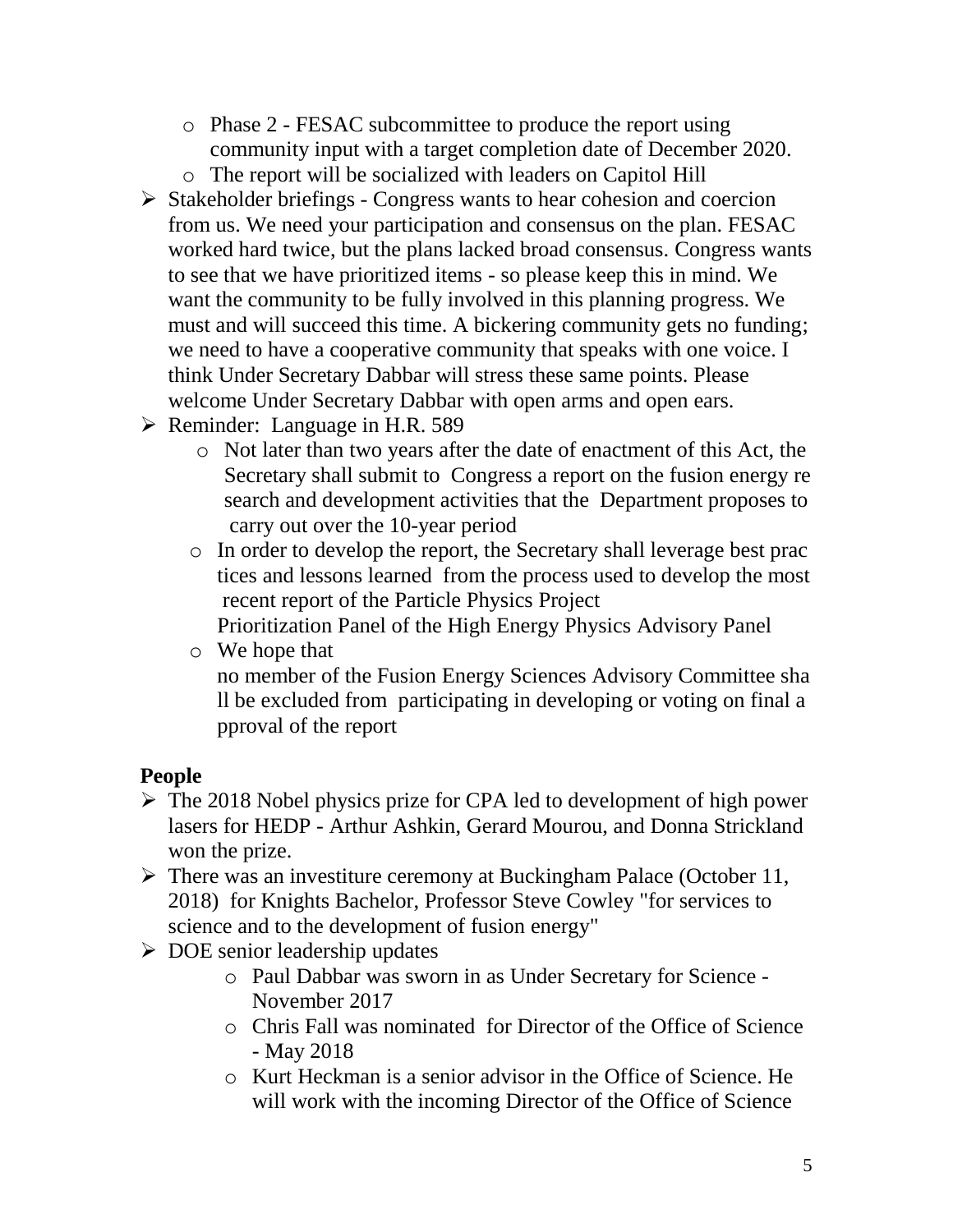- $\triangleright$  FES staff updates
	- o Mark Foster phased retirement status July 2018
	- o Sam Barish phased retirement status December 2018
	- o Jeff Thomas joined FES in September 2018 new ITER program manager
	- o Guinevere Shaw joined FES in December 2018 will manage the fusion nuclear science portfolio
- $\triangleright$  FES early career awards 2018
	- o Sam Lazerson (PPPL), Tammy Ma (LLNL), Alex Zylstra (LANL), David Donovan (U. Tennessee), Kentaro Hara (Texas A&M), and Nate Ferraro (PPPL)
	- o Among 25 of the FES early career awardees, 12 of 14 have achieved university tenure
	- o FES early career awardees have also received other recognition
	- o The CY 2018 FES post-doctoral researcher program awardees were Marlene Patino (UCSD), Anton Neff (ORNL), Jacob Nichols (U. Tennessee), Ben Faber (U. Wisconsin-Madison), Reed Hollinger (Colorado State U.), Ryan Sweeney (MIT), Luke Stagner (GA), and Noah Hurst (UCSD)

### **Q&A: Dr. Van Dam**

Q. Dr. Wirth: Thanks for the overview. You have been acting Director for 15 months - are there plans to hire a permanent director?

A. Dr. Van Dam: This is being left for the incoming Office of Science Director, Chris Fall. There is verbal approval for two additional hires.

Q. Dr. Demers - One of the reasons P5 has been effective is due to mutual respect. The fusion community needs to believe that FES will make funding decisions based on the community's wishes.

A. Dr. Van Dam: At the next FESAC meeting, Jim Siegrist of HEP will attend and show the funding profile since the P5 report, it is distinctly trending upward.

Q. Professor Walker: Going back to budget, will this budget level be sustained?

A. Dr. Van Dam: Yes, we have had very good budgets, we try to be careful so that projects will have security. For FY20, we just don't know. We will continue to work the process and be ready for what comes.

Q. Professor Verboncoeur: For P5, we developed a training/internship program - aging engineers. Is FES also thinking about this?

A. Dr. Van Dam: We are lowering the average age with recent hires. H.R. 25 had language about workforce development. The youth are our path forward.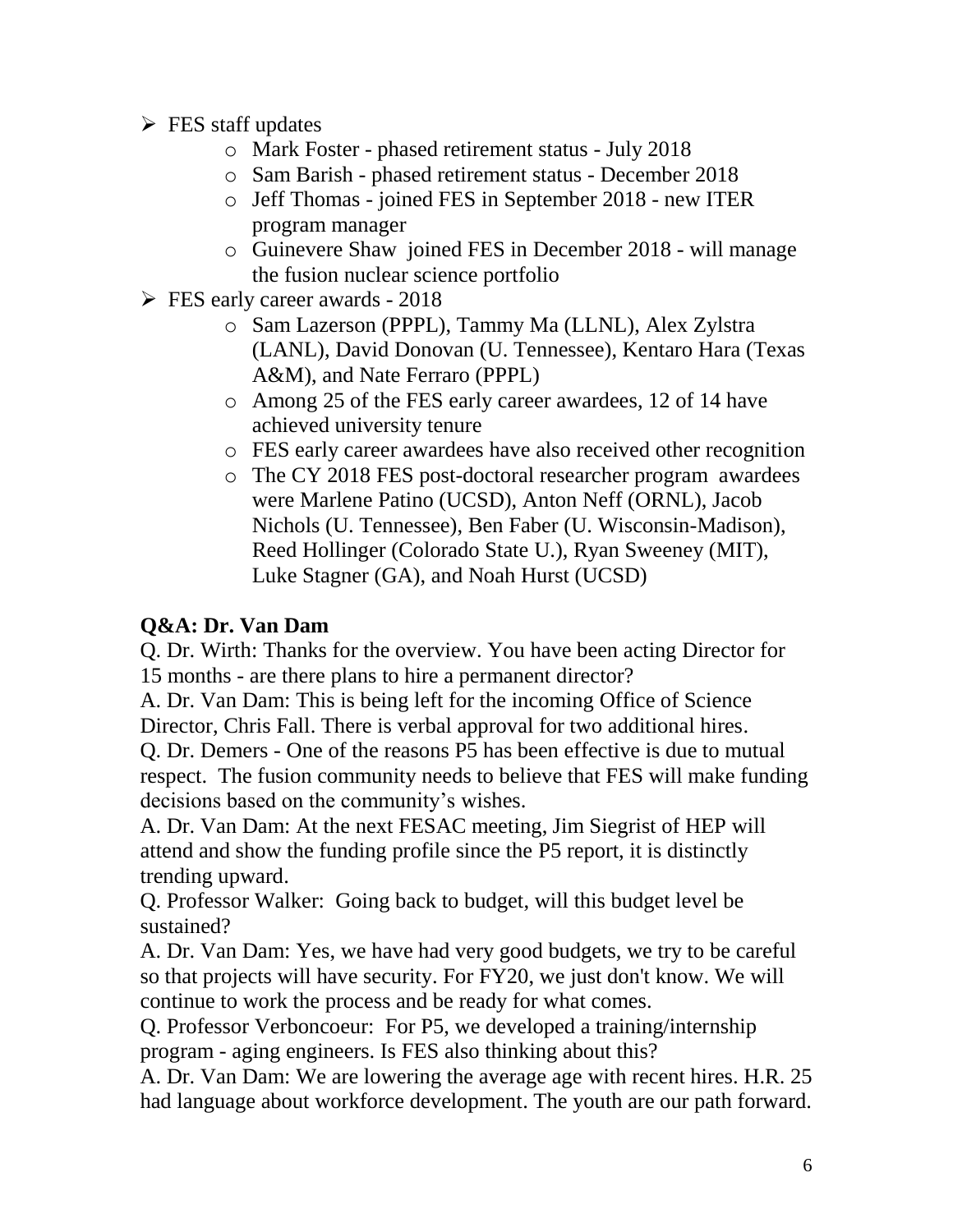Some laboratories including PPPL are working on workforce development and bringing in younger scientists/engineers.

Q. Professor Terry: Open solicitations are being used as a stop gap—how long will this need to be employed? Will this happen regularly, or will there be delays?

A. Dr. Van Dam: It helped that a budget was approved before the end of the fiscal year. The process for this has changed under the new Administration. We are hopeful that under Under Secretary Dabbar will speed it up considerably.

Q. Dr. Reyes: How will workshops be organized? It will be helpful to make connections with the fusion engineering community as well. They should feel included in this effort, and we want to have full agreement.

A. Dr. Van Dam: They are the lead and will be very involved in this process. The American Physical Society has been directed to reach out. The decadal assessment will take care of this. Plasma science is a broad area; fusion energy is a specific application that involves physics, engineering, and technology. We cannot proceed without the technological progress as well. Q. Professor Pedersen - Thanks for a nice overview. Can you tell us more about private-public partnerships? What is the size of the program, when will this start, and will this be open to laboratories and universities?

A. Dr. Van Dam: Private sector money has been coming into fusion, and this needs to be developed further, and we should take advantage of this. We are considering this and learning from NP on this despite lower TRL levels. We are looking at a GAIN voucher system for FES.

Q. Dr. Patello: When is the NSTX-U timeline target date, and when may it be up and running again?

A. Dr. Van Dam: Critical decisions are being assessed. CD-2 is important to assess the cost, schedule, and scope. In February, a baseline review will be held, which will lead to CD-2 approval. It is premature to say when CD-4 will occur.

Q. Dr. Knowlton: How should the community proceed during the two-year community process? Will people in the community start pivoting their programs more aggressively?

A. Dr. Van Dam: One of the reasons for sending out a letter to the committee transparently is to let people know what is happening. We have released the FESAC charge. We have an opportunity and an obligation to discuss programs that are valuable. In the charge letter, there are three budget scenarios; we start with the FY19 enacted budget.

Q. Dr. Neilson: Please comment about fusion engineers and the strategic plan. Engineers typically do not come to the workshops, so there needs to be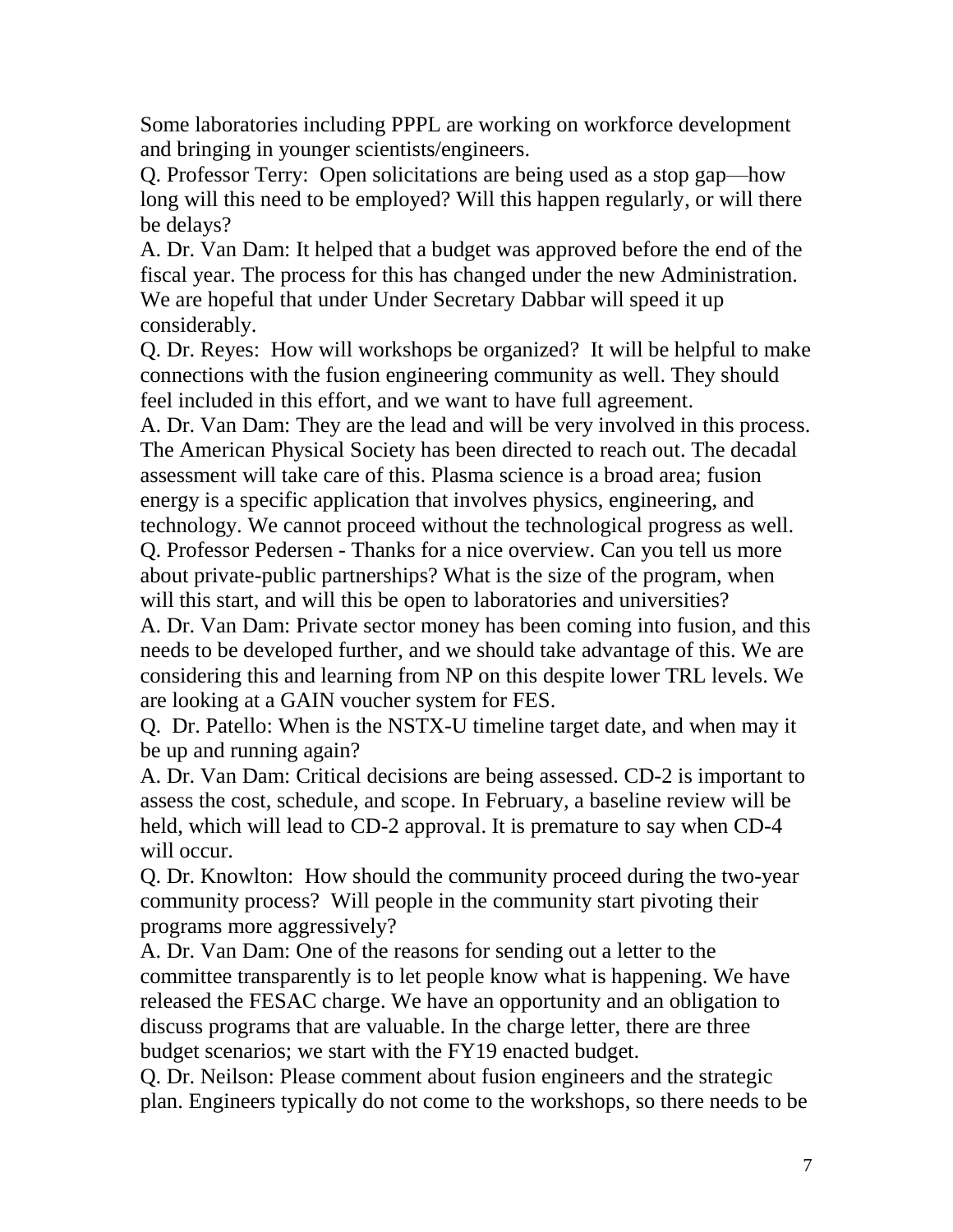proactive outreach to get their input. The SOFE conference in June 2019 in Jacksonville is an opportunity.

A. Dr. Van Dam: We asked the DPP Executive Committee to reach out to the different committees.

Q. Professor White: Recognizing the importance of junior scientists and post docs, please comment on fellowships for graduate students.

A. Dr. Van Dam: We have a program for graduate students, SCGSR. Curt Bolton manages that program, and it has funding.

Q. Dr. Ma: What do you envision the FES and FESAC roles will be responding to the ultrafast lasers report?

A. Dr. Van Dam: The report is being taken very seriously. It was publicly released, and our program office is being a big part of the response.

LaserNetUS is one step; there are more activities ongoing and a lot of site visits.

Q. Dr. Lumsdaine: From a technologist point of view, there appears to be a bit of schizophrenia in the office. FES sits in the Office of Science, but there is an energy drive associated with success. Are we only doing science? How do we deal with that tension?

A. Dr. Van Dam: Yes, there is a tension here. Also, Theory and Experimentalist tensions exist. It all comes down to plasma science. We are actually a big field. The Navy, the Airforce, and NASA all support plasma science. When we get to the application, we may need to move it out of the Office of Science at some stage.

Q. Dr. Groebner: What is the strategy for SciDAC, whole device modeling, and individual codes?

A. Dr. Van Dam: I am not an expert. John Mandrekas is the expert. It is a framework project moving towards whole device modeling; time scales, space scales, and exascale. We are moving towards that direction very fast. Q. Dr. Greenfield: Private partnerships have been discussed, but you also mentioned philanthropic efforts. What does that mean?

A. Dr. Van Dam: I have met people who are interested in investing in the fusion program. They do it for the pure love of the program. Matt Miller epitomizes that.

Q. Dr. Demers: At times, there has been an emphasis of energy, and at other times there is an emphasis on science. To have a unified voice going forward, is it more advantageous to present ourselves as a community focusing on science, or as a community focusing on energy?

A. Dr. Van Dam: We are the Office of Science. With this strategic planning exercise, we will concentrate on both. If you look at our budget structure, a large part of the budget is burning plasma science. We are also a steward of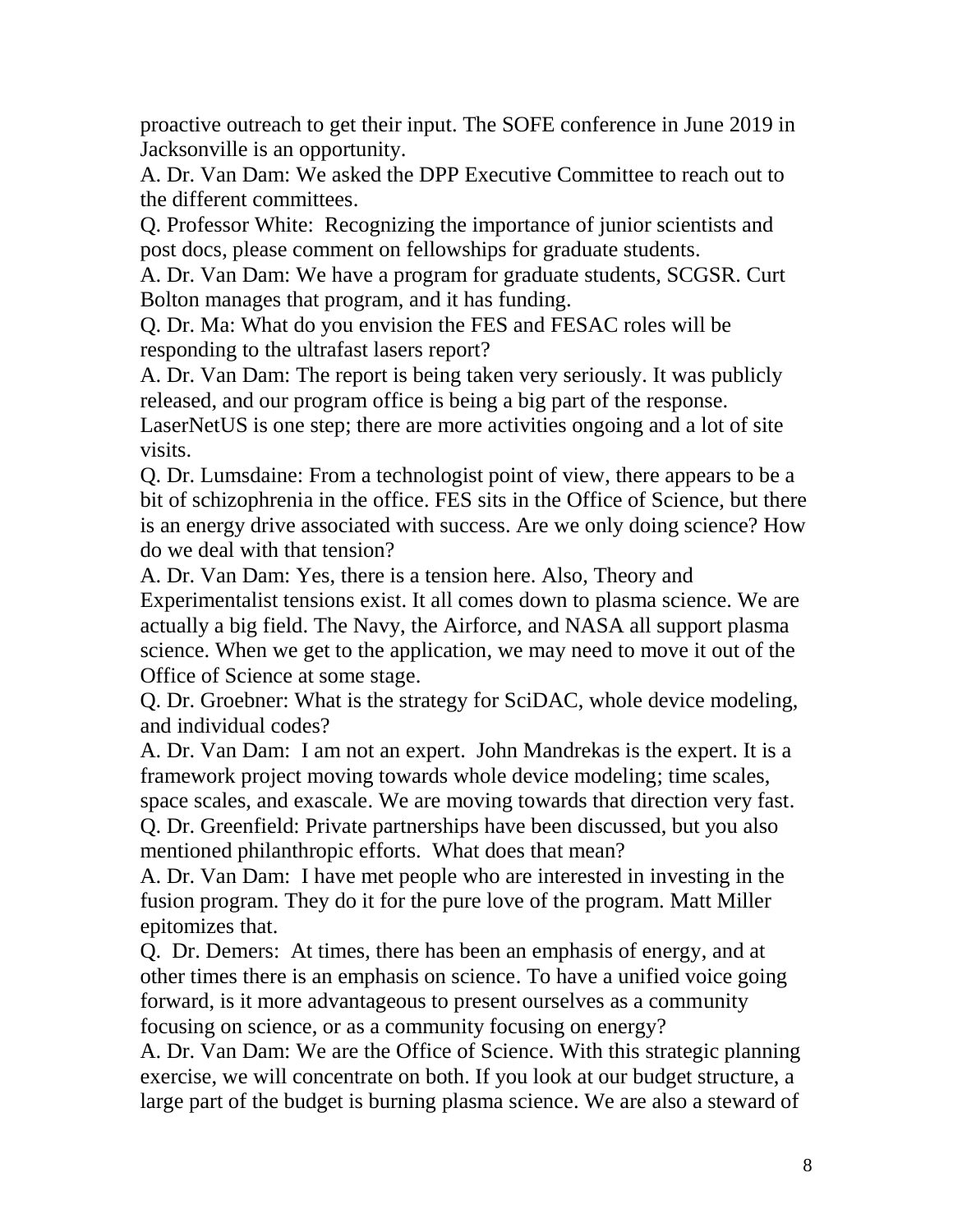discovery plasma science and need people to go back and forth between communities. We are a full-fledged program.

Q. Male FESAC Member (name not known): Is BES supporting MPEX? A. Dr. Van Dam: MPEX will be a user facility, and we want it to be open to people as a user facility. BES has a large materials program which is high radiation, high heat flux. This will be FES driven. Phil Ferguson will tell us more about that.

Q. Dr. Carter: Do we have opportunities and resources to coordinate LaserNetUS?

A. Dr. Van Dam: It is a collaboration open to user facilities. A workshop was organized; we expected 25 people, and 150 people showed up.

Q. Dr. Carter: Following up from Anne White on graduate fellowships, this is different from the older program. That program had a broader impact and allowed students to work at Universities instead of at a National Laboratory. Is that still the case, or will the program be resurrected?

A. Dr. Van Dam: We need subject matter experts teaching young people to become subject matter experts. For early career awards, we are still working on this, and it is in progress.

# **MORNING BREAK**

# **Q&A: Dr. Van Dam (continued)**

Q. Dr. Carter: What do you see about prioritization among the different elements? How do we go about this?

A. Dr. Van Dam: You can see our budget structure, cross cuts, themes, and topics, which is how the foundations of plasma science workshops were conducted. A process can involve both - in matrix form.

A. Dr. Van Dam: There is an annual budget process - we talked with OMB in December. In February, the budget was released from the President to the Congress. We have leadership within DOE that is engaged with our program. We are asking the community to be involved in planning. There is annual input into this program of community activities. If you need any help, anything you need, please let us know.

Q: Dr. Demers: Are you encouraging us to be key people in that process? A. Dr. Rej: Let's see how DPP lets us know what we should do - whether we are observers or presenters. We want to be experts and have the right balance. The whole community will nominate people.

Q. Dr. Demers: How do we spend our travel funds to attend these meetings as personnel working on the contracts? Do you anticipate restrictions in participating in the process?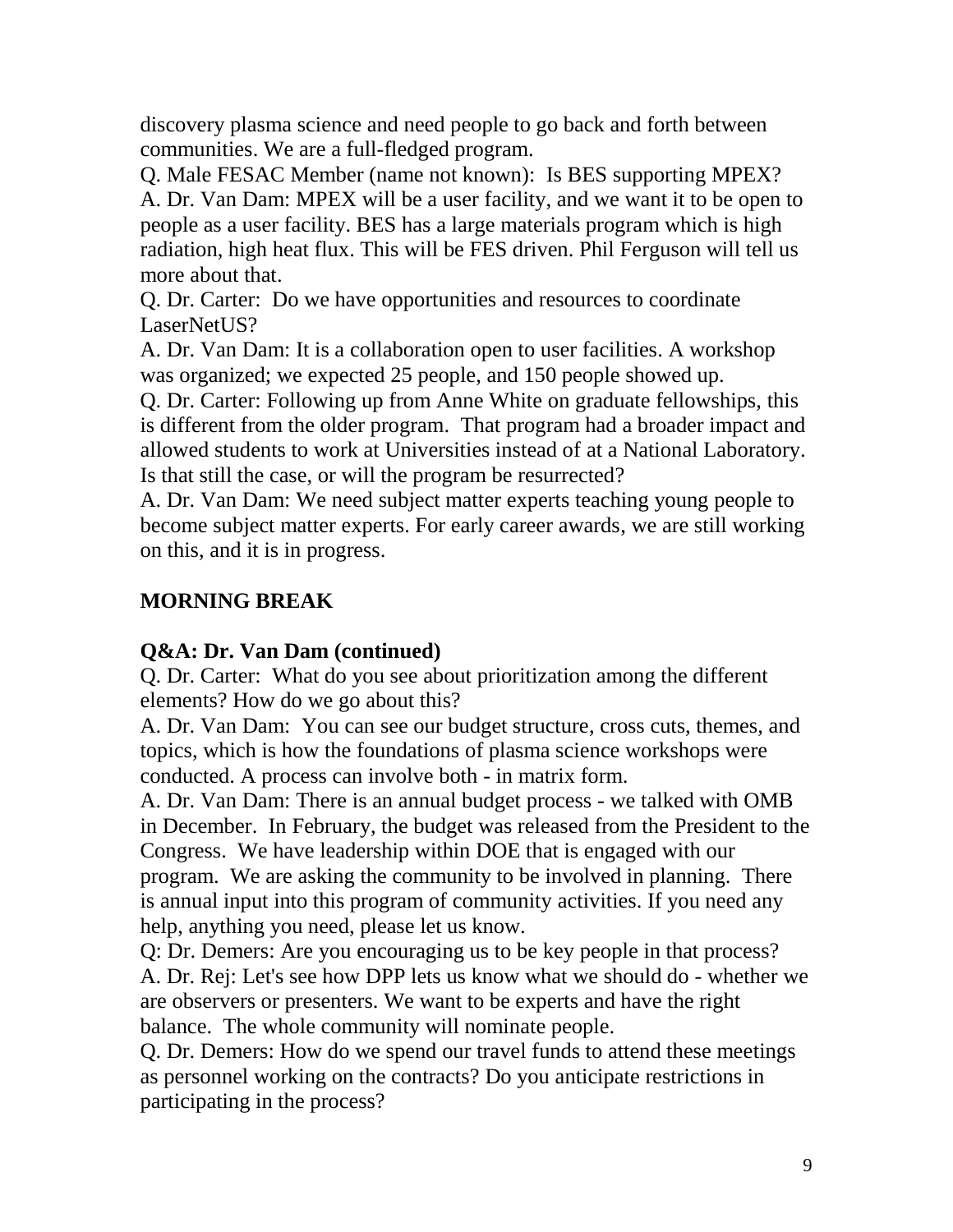A. Dr. Van Dam: Be mindful of conflicts of interest; we need to have the experts.

Q. Dr. Greenfield: There have been several FESAC panels; results were crippled or watered down. FES has said they are working on this.

A. Dr. Van Dam: We must avoid prior failures. We have to work with General Counsel to make sure they approve of the process. HEP had people shuttling into and out of the room. Recently, it was worse and there were only a few people. We need to find a middle ground where we can get work done.

Q. Dr. Groebner: The workshops are not a guarantee we will get there. Is there a strategy to get people to work together with a coherent strategy? A. Dr. Rej: Both NP and HEP had physical and virtual town meetings. For consistency, they asked for structured white papers which will inform prioritization.

A. Dr. Newman: We did our selection of seven people with a matrix of diversity and then did a sub-selection from there. We were looking for people who work well together and put their views aside; that would be an inclusive process. We want to make sure that everyone has had their voice heard so that this can become a cyclical, successful process. We try to get to the next level down for who would run workshops.

### **FESAC Charge on Long-Range Strategic Planning Activity – Dr. Don Rej, FESAC Chair**

# **Q&A: Dr. Rej**

Q. Dr. Maingi: Concerning the snowmass meeting, when will the decision be made to go which route?

A. Dr. Rej: We have not made that decision yet.

A. Dr. Newman: This is up to the community; DOE, FESAC, and DPP are not rushing the progress. We do not want to tell the community how this should be done. This is envisioned to be a cyclical process.

Q. Dr. Neilson: From the community process, what was accomplished and delivered was a set of strategic element white papers. There were some building blocks and the strategic elements, but they were delivered later than what we would have liked. We fell short because we did not come up with a strategy. The community was not ready to speak as one. We really needed to have a process to hammer out the consensus stance.

A. Dr. Rej: The community did self-organize. Please keep in mind that the meetings were to inform the community about burning plasma and maybe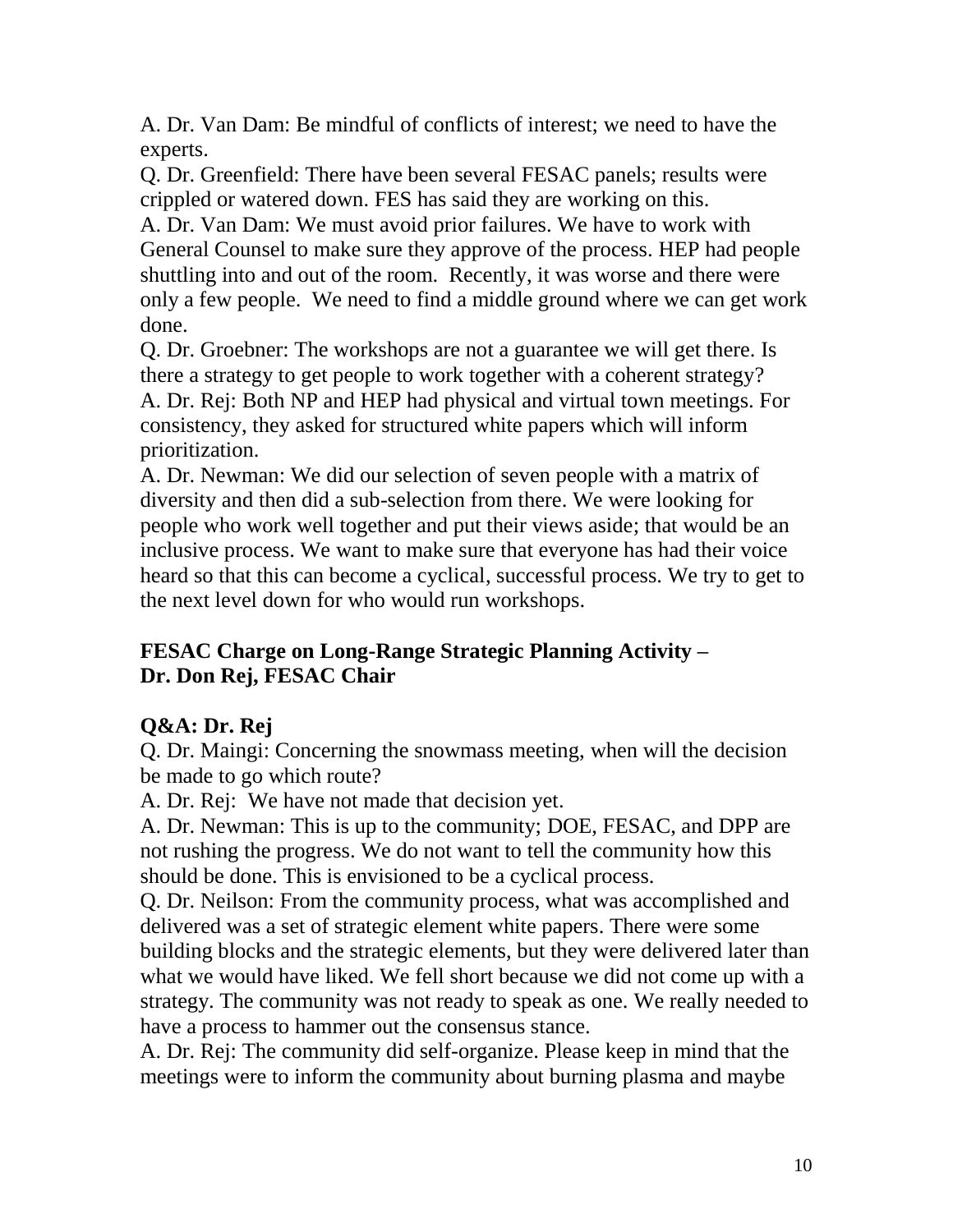encourage the community to do self-organization. Subsets of the community should start to self-organize given the charge.

Comment by Dr. Van Dam: We know NAS appreciated MFE community input and used all the input with gratitude. We asked Dr. Maul to come to this meeting to give us a status report.

Q. Dr. Knowlton: Would the organizers consider using facilitators whose job is to ensure that the community identifies its values and mission, and ensures the group identifies strategic priorities? This may make the final process a little smoother.

A. Dr. Newman: Two of the seven leadership members have brought up the question about a facilitator.

Q. Dr. Patello: We should also have someone who can record minutes so members can focus on science content. Is there a concern about workshop fatigue; are you getting fresh ideas?

A. Dr. Newman: Yes, there is a lot of workshop fatigue. We should make it clear that the work is not a repeat of prior work but a continuation. This is a different process; from the bottom up—not top down; therefore, a palpable feeling of inclusion. If this is done as a bottom up process, it will allow people to feel that all ideas are being accepted and make it a positive experience for the whole community.

Q. Professor Pederson: How do we get the early career people engaged? We should keep in mind that there is a possible conflict of interest with nonmainstream ideas due to future career issues and proposals. There may possibly be a closed session so they may speak up and speak out in a more "safe" environment. It is important to engage younger people and bring in more ideas. The idea of a facilitator is minor, but it is critical that it will involve the people who will execute the plan.

A. Dr. Rej: For the P5, virtual meetings were held and post-docs and graduate students were invited. The intention is for the next generation to own the final plan.

Comment by Dr. Newman: At the Madison and Austin meetings, the most inspiring part was when the young people were giving presentations. On this leadership group, we were careful to include the young, middle, and senior scientists. This was done intentionally to ensure that their voices were going to be heard and to bring in the young scientists.

Q. Dr. White: I reiterate the importance of external facilitators. Another question is about the charge language. It does not require continuing operation of DIII-D and NSTX-U as user facilities.

A. Dr. Van Dam: Everything is on the table. The charge letter was shown to Dabbar. NSTX-U and DIII-D were included. The charge is comprehensive.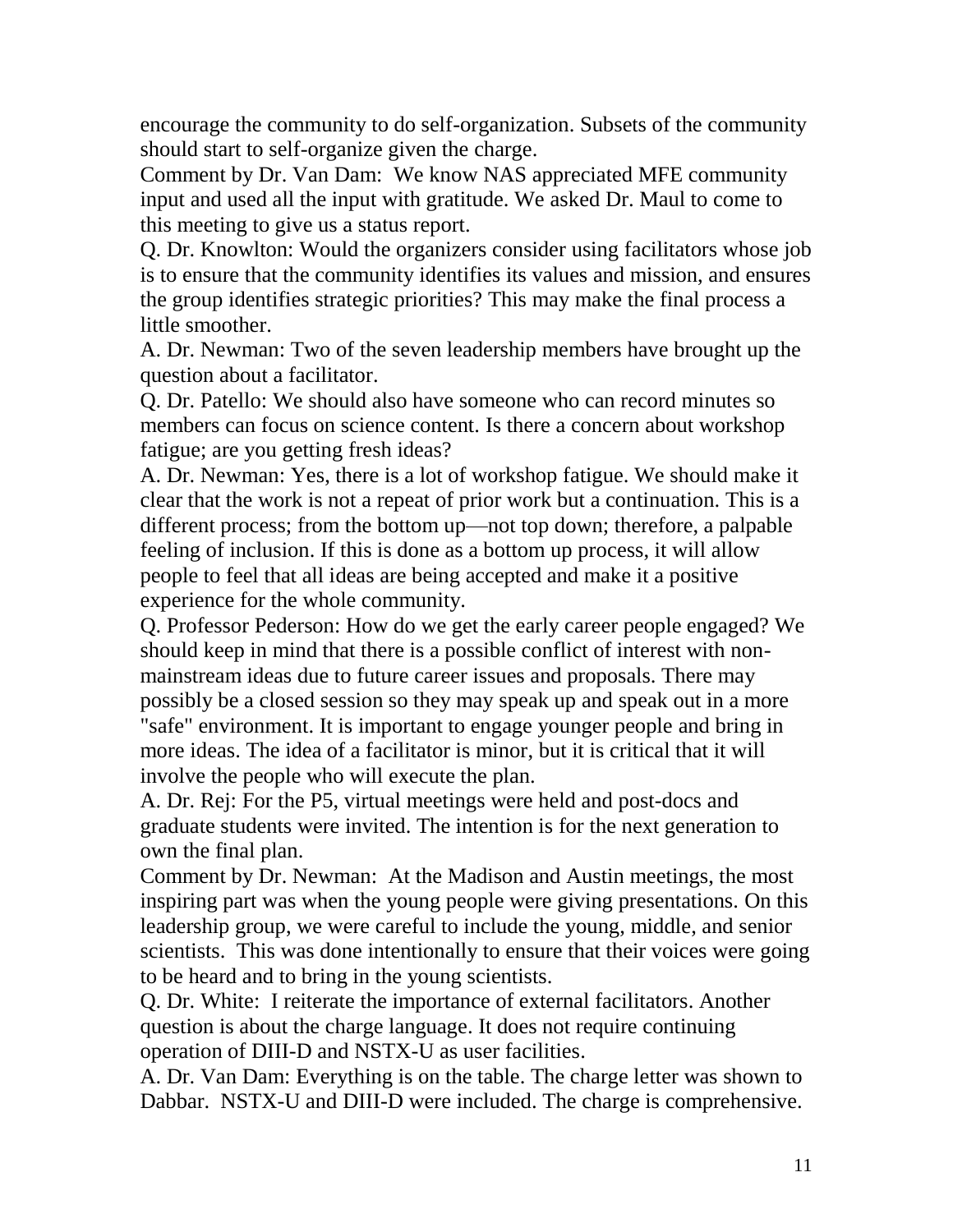A. Dr. Rej: We will continue the questions before we adjourn; thanks for these good questions.

### **NAS Decadal Assessment of Plasma Science (presented remotely) - Dr. Mark Kushner**

#### **Co-Chair - University of Michigan, Dr. Gary Zank, Co-Chair – University of Alabama**

Thank you for the opportunity to discuss the decadal study.

- $\triangleright$  In spite of the importance of the upcoming FES study, NAS studies are very influential.
	- o The 1995 Decadal (led by Prof. Cliff Surko) led to the establishment of the NSF-DOE Partnership program.
	- o The 2007 Decadal (led by Prof. Steve Cowley) noted that no single Federal agency was taking responsibility for the health of plasma science. So, the recommendation led to DOE broadening focus on plasma physics, but DOE was not the single lead.
- $\triangleright$  At our kickoff meeting in October, the federal sponsors spoke about the impact of the past decadal studies. It was striking that NSF had no action on the 2010 study due to the lack of an NSF specific task. We will debate how specific to be with respect to individual agencies.
- $\triangleright$  The statement of task for the 2020 Decadal is generic to all decadals. We are taking a liberal view of international collaborations and large facilities. This does not map to all areas of plasma science, rather the charge involves the entire spectrum of collaborations, small-scale and large.
- We should not alter recommendations of prior NAS studies, or the Decadal strategy for solar and space physics. For example: Should the Decadal endorse citing ITER on the back side of the Moon? My answer is to read the additional requirements in our charge.
- $\triangleright$  We have been briefed on the forthcoming burning plasma report in closed session. We see no difficulty incorporating those recommendations into ours. It will not be an issue.
- $\triangleright$  When the Decadal charge was made, the FES planning study was not yet announced. It has now been launched. Dr. Van Dam, David Newman, and I have had discussions on how to coordinate both studies. We have come to a good understanding. The studies will be collaborative. We will ask some fraction of the community to contribute to both. White papers can be sent in both directions. We do not want to create an additional burden on the community. White papers and testimony for Decadal will be open to the FES planning study. The charges are somewhat different.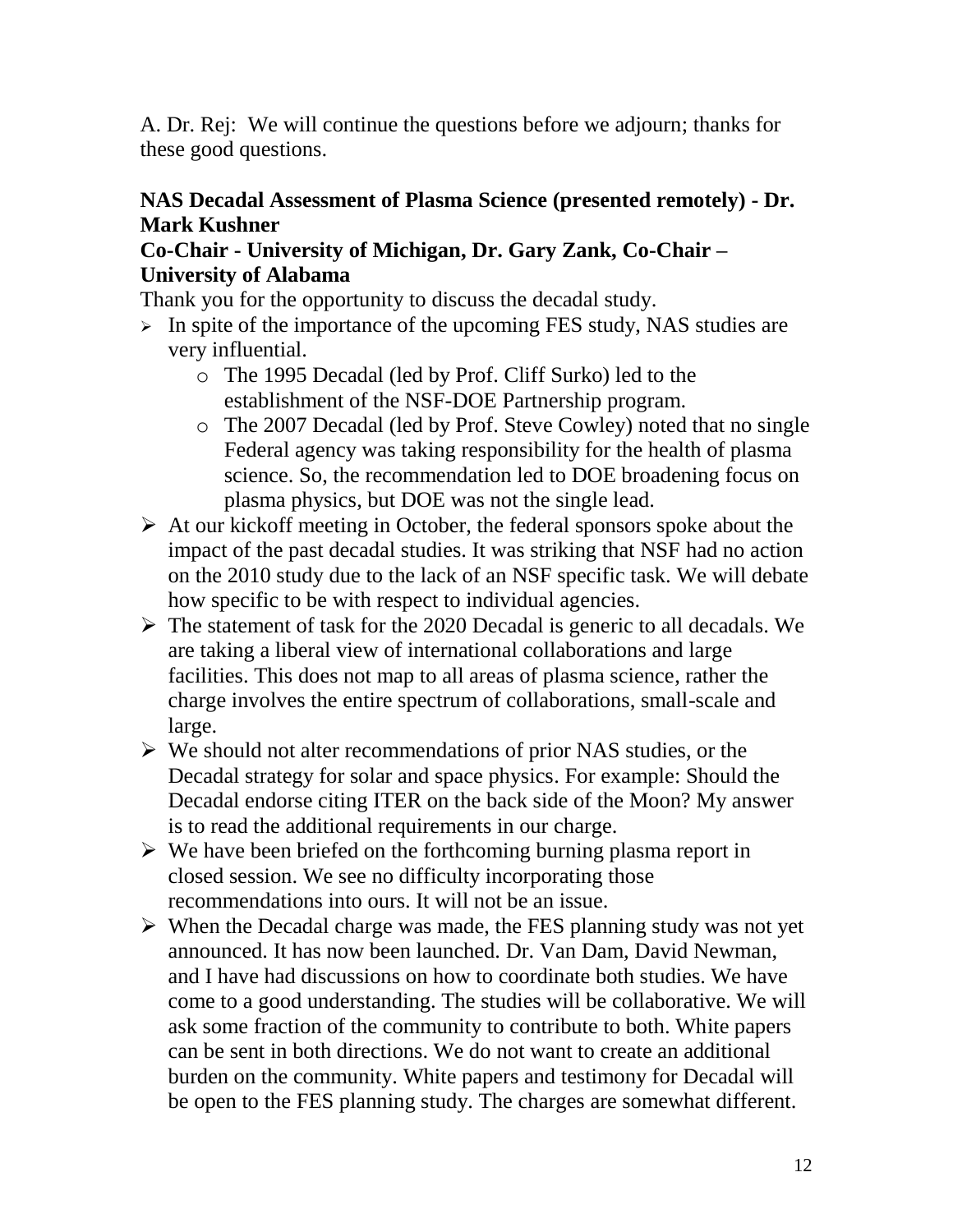Dr. Van Dam and I came to a comfort level about the charges. The FES planning study is operational, whereas the Decadal is more executive. The Decadal has no intention to tell a federal agency how to spend its budget or what solicitations to issue. The FES planning study might do so. The Decadal will present to the entire breadth of the plasma community about high-level science questions to direct the field. There will be no calls for proposals or how budget allocations should be made. The Decadal and the FES planning study will be completely compatible with each other.

- $\triangleright$  The major proposed theme for the 2020 Decadal is Relevancy. Plasma topics that will garner support are those that
	- $\triangleright$  (1) address important fundamental science challenges,
	- $\geq$  (2) address national needs, and
	- $\geq$  (3) are relevant to something else, not just interesting science. Relevancy does not mean that everybody works on applications, but that fundamental science challenges are appreciated and relevant to other activities. An example is the figure about common-day applications of low temperature plasmas in the 2010 Decadal report. This is one example of relevancy.
- $\triangleright$  Four additional members of the Decadal committee have been nominated and are awaiting approval (in the areas of High Energy Density/Inertial Confinement Fusion, Magnetic Confinement Fusion/Computation, Non-Neutral Plasma, and Atomic/Molecular/Optical).
- $\triangleright$  The audience for the Decadal study is much broader than that for the FES planning study.
- $\triangleright$  There is a very interesting new trend in that the private sector and foundations are funding paths for fusion. This will be a new audience for the Decadal.
- $\triangleright$  We plan to hold open meetings in January, April, and July.
- $\triangleright$  We have an aggressive timeline. The final draft of the text of the report is due by the end of October 2019. This is dictated by our budget. I think that the schedule will slip. But, even a slip of six months means it will be done before the FES planning study, and hence will be available for use by the FES planning study.

Dr. Van Dam: If the Decadal study needs additional financial support to go longer, FES can help.

Dr. Rej: We have time for questions.

# **Q&A: Dr. Kushner**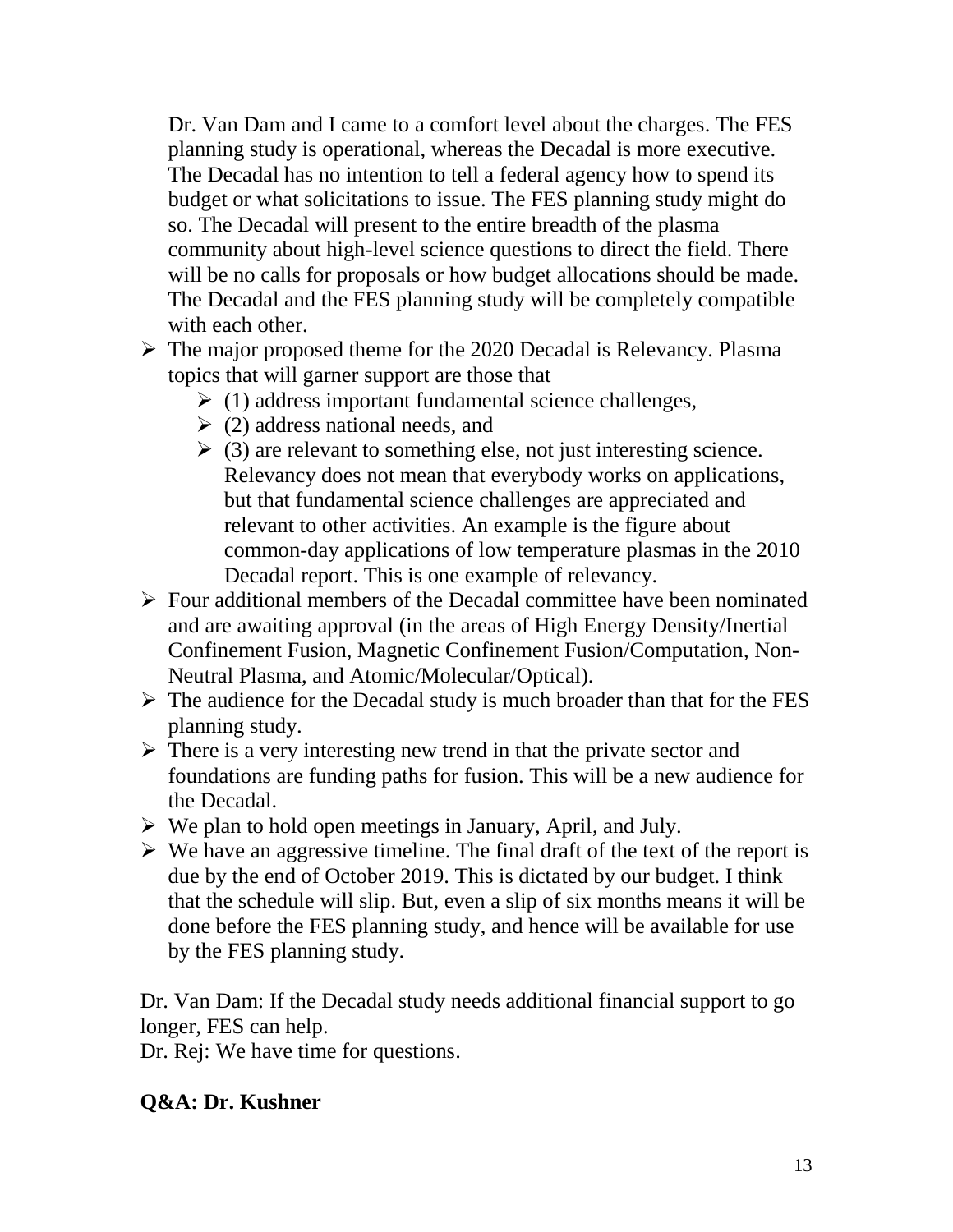Q. Dr. Cauble: There is some complementarity with the FES planning study. The timelines are different. But, the community might be confused between the Decadal and Planning processes. Should they be differentiated?

A. Dr. Kushner: There are differences, but they may be too fine grained. The intent is to be as inclusive as possible; the decadal study is broader than the FES planning study and will be at a higher level. The Decadal wants to collect whatever the community gives. I do not want to prescribe that certain types of input go to the Decadal and other input goes to the FES planning study.

A. Dr. Newman: Input to the meetings will be used both for the Decadal and the FES planning study.

Q. Dr. Trask: Will there be more movement, more specificity since the last decadal study?

A. Dr. Kushner: The NAS Board on Physics and Astronomy discussed that last week. The BPA would like to see actionable recommendations. Hence, there will be more such recommendations in this report. We were influenced by what was said to us by NSF at our first meeting. We do not want to be detailed in prescribing how many dollars etc.., but we do need to task agencies.

Q. Dr. Greenfield: I am confused about role of magnetic fusion energy in your recommendations; your committee has little expertise. How will MFE show up in your report?

A. Dr. Kushner: I encourage you to look at the call for white papers on the web site. There are some specific requests in a particular format; accomplishments, current plasma science issues, what needs to be done to address these issues, etc… The NAS burning plasma study had a very specific charge. That charge was encompassing to the entire field of MFE. The committee was true to that charge, about the path to MFE, and was not fully encompassing for plasma science. We will draw from the burning plasma study.

Q. Dr. Greenfield: Many of us wrote white papers for the burning plasma study. For the Decadal, should we resubmit the same ones, or will you use the burning plasma study white papers?

A: Dr. Kushner: We would appreciate receiving your white papers directly. I will check with NAS what we can access from the burning plasma study. But, the charges of the two studies are different, so we might extract something different from your input.

Q. Dr. Rapp: Will you cover how low temperature plasma processing can have interactions with fusion edge plasma effects?

A. Dr. Kushner: Yes, we will address those topics.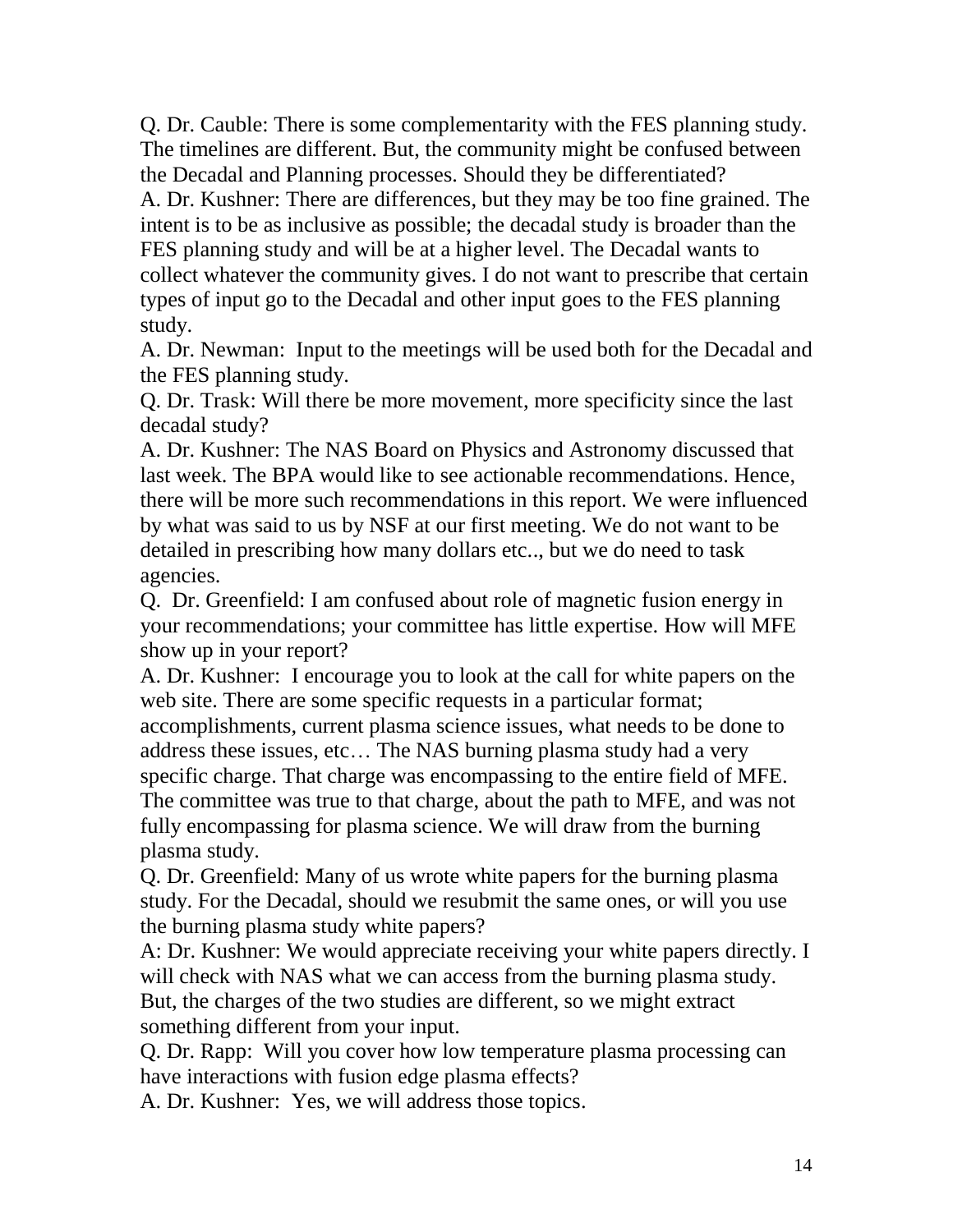Statement: Dr. Van Dam: Thank you for leading this. We were disappointed with NAS that it took so long to get altitude in this process. The final report will not be until the end of the calendar year.

# **LUNCH**

# **Discussion and Consideration for Approval of FESAC Committee of Visitors Report - Dr. Gertrude Patello - PNNL**

FESAC Committee of Visitors (COV)

- $\triangleright$  The charge was assessing 1) the efficiency and quality of the processes used to solicit, review, recommend, monitor, and document applications, proposals, and award actions; and 2) the quality of the resulting portfolio, including its breadth, depth, and national/international standing.
- $\triangleright$  Six FESAC members were on the COV.
- $\triangleright$  We kept the material in the front of the report at a high level. The details are in appendices.
- $\triangleright$  Here are some of the findings:
	- o Using panel reviews is good; however, the panel members do not have to input individual reports into PAMS. National labs are not providing annual reports.
	- o There is no list of publications from Early Career awardees. PAMS should be able to produce this. We suggest having Early Career awardees report their publications in PAMS.
	- o The good budgets for FY18 and FY19 did not enter the period evaluated by the COV. In the COV period, the FES budgets were on a downward decline.
	- o We had an extra week after the COV onsite meeting to access PAMS in order to finish our report.
	- o The DIII-D decisions were well documented. These should be a model for other parts of the office.
	- o The most recent Measurement Innovation solicitation encouraged research on the edges, a little risky, trying to get traction on a new idea. FES might consider using this approach in other subprograms.
- $\triangleright$  In summary:
	- o FES has good processes in place for soliciting proposals.
	- o There are opportunities in place for improvement, such as documentation.
	- o FES is understaffed.
	- o A validation cross cut could improve the program.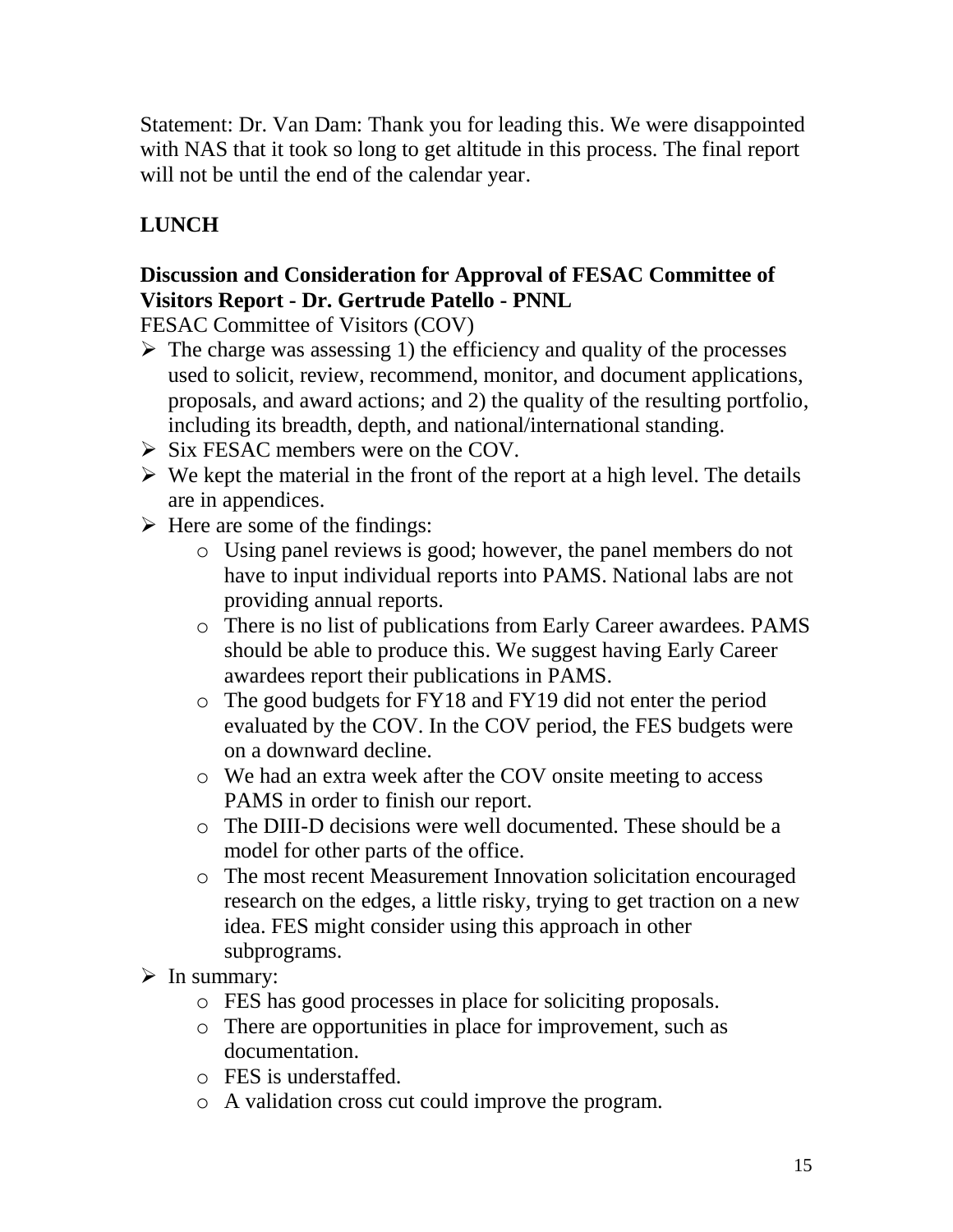- o FES could strengthen its processes for documentation of selections/ declinations and monitoring of awards.
- o COV focused on management of the NSTX-U recovery effort.

# **Q&A: Dr. Patello**

Q. Dr. Carter: Did issues with timing of the Funding Opportunity Announcements come up in the discussions?

A. Dr. Patello: We saw more issues with the timing of when funding comes in; often, a larger impact is late Congressional appropriations, leaving no time for a formal FOA process. Program managers, therefore, used the SC Open Call. Also, some FY18 money was diverted to an existing FOA. Q. Dr. Wirth: I am generally supportive of FOAs, but do we need competition for labs with unique capabilities? The lack of reporting from national labs is noted. Was the OV given access to the fusion materials progress reports?

A. Dr. Demers: We modified the wording of the recommendation to say "when appropriate." We recognize there are some topics where labs have key capabilities that are unique. Also, we modified the recommendation to say "is suggested." We did not have the semiannual materials reports; however, we did have a presentation by John Mandrekas, who discussed them. We were informed about them, but did not have access to them. Q. Dr. Van Dam: Recommendation 9 is seeking clarification. Does this fit the charge accessing processes within the office?

A. Dr. Demers: We modified the original recommendation. Originally, it gave the connotation that we were trying to strategize for FES, but that was the charge for the COV. But, in these three areas, the projects are distributed among national labs; there are also university and industry projects, which use national laboratory capabilities. We could not identify the interconnections. How can the COV assess whether this is being managed effectively? We need to assess the productivity of the university versus that of the lab. Mixing is going on. It was difficult for the COV to unfold this. We need documents to capture the interconnection.

Q. Dr. Maingi: When reading the draft report, there were no FOAs. Is there any explanation for this?

A. Dr. Patello: There was one FOA in the COV period previous to the period we evaluated.

A. Dr. Demers: The ratio of Field Work Proposals to FOAs was very high in these three areas. Each area is an independent area of research, with different program managers, but we were tasked to look at them all. Some of the programs funded here are unique. In the period of the previous COV, there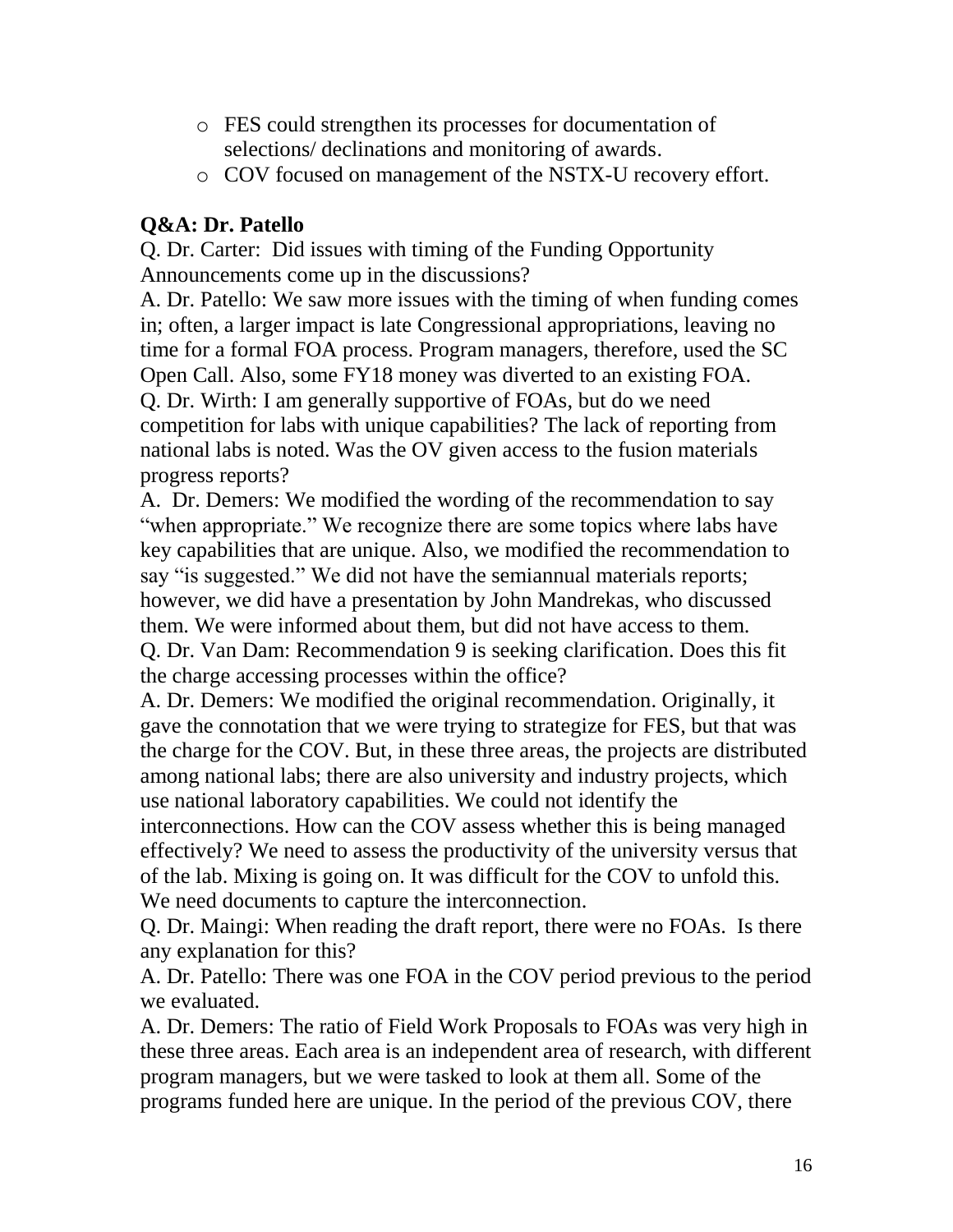was a solicitation with a large number of proposals, which led to a large burden on FES; this effort was disproportionate to the funds available.

Q. Dr. Carter: I was on the COV two times ago. It looked like the same report; namely no FOAs in this area for years. But, if we want to grow this area, we need to provide opportunities. We understand the cost and burden, but we should try to grow this program by opening it up to new projects.

A. Dr. Demers: We are not trying to harm the program or make more work for the people in the program. The benefit of FOAs is that it makes these areas of research more visible to the community. Then, more collaboration and use of abilities will occur.

Comment: Dr. Rapp: It would be helpful to have a table to clarify the funding streams - how projects are awarded, completed and monitored. How much money flows through the Open Call?

A. Dr. Patello: The COV answer to Dr. Rapp would be no. Bu, this report is now transitioning from a COV report to a FESAC report.

A. Dr. Van Dam: If you want the information, we can get it to you.

A. Dr. Cauble: Funding rules have changed. I am not sure that the numbers would be that meaningful to anyone looking at this a year from now.

A. Dr. Rapp: It does not have an overview of the information. I realize that it may be too much work. But, this is a recurring criticism in Group 4. Hence, this is just a suggestion.

Comment: Dr. Greenfield: Give FES feedback to improve the process in the future. I am not sure that going through the effort to produce the table is helpful.

A motion was made (person unknown) to approve the COV report. It was seconded by Brian Wirth. Discussion of the motion follows.

A. Dr. Demers: Is there a roadmap by FES to help them monitor and manage these programs?

Q. Dr. Knowlton: Can you communicate this recommendation?

A. Dr. Demers: The original recommendation is worded as a map. We tried to re-word it; perhaps FES could make a statement on the original

recommendation wording, or should it be struck from the document?

Comment: Dr. Patello: Please read the original document.

Comment: Dr. Demers: Does FES want to comment on the original wording in the document?

A. Dr. Van Dam: This is a different nature from the other recommendations. Our suggestion was to put the statements in the report, but not as a recommendation.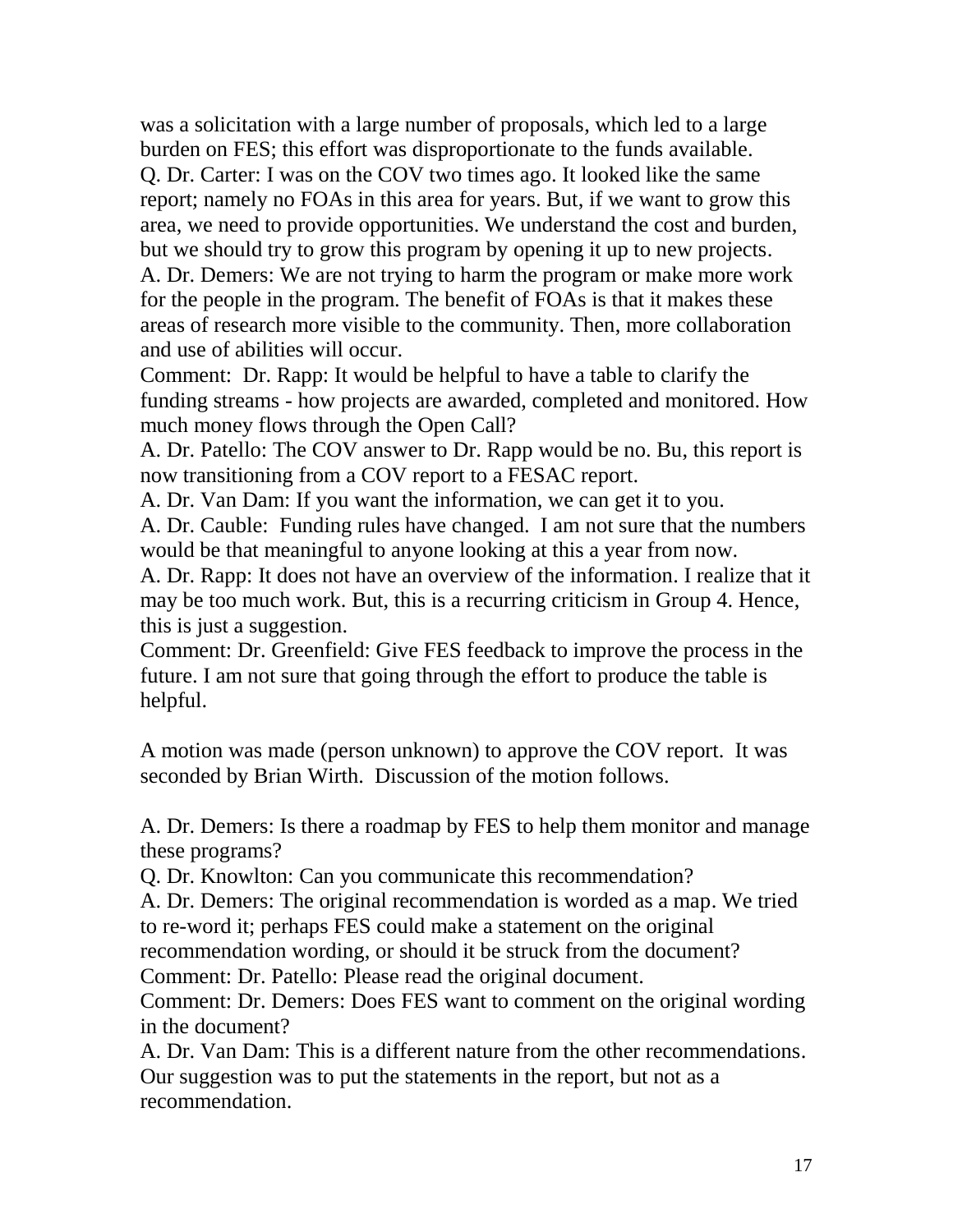Comment: Professor Pedersen: The COV is worried about lack of transparency in a few cases. It becomes difficult to meet the charge as given. The community should have said that they did not have all of the information. I think it should be a recommendation.

Q. Dr. White: How should Recommendation 7 from group 4 be applied? Is it just in the area of group 4?

A. Dr. Patello: This was specific to group 4 only.

Q. Dr. White: Has the community discussed rebuttals or responses to reviewer comments?

A. Dr. Patello: That topic was not discussed.

A. Dr. Van Dam: We follow the Office of Science policy and practice. It used to be done and hasn't been done as long as I have been at DOE. We encourage you to have full discussions with the program managers when you receive reviewer comments.

All in favor to approve this report as is:

18 yes

 $0 \text{ no}$ 

1 abstention

Motion passed.

Dr. Patello: Thank you to FES and FES staff on this process.

A. Dr. Van Dam: Thank you very much for all of your hard work regarding this report. Thanks to Nirmol Podder who led the FES preparation for the COV review. Admittedly, national labs are not yet included in PAMS. This is purely an issue of cost. It will happen eventually. The COV, led by Drs. Patello and Skiff, did a professional job. Gert is so organized! We appreciate that the COV boiled down their recommendations to fewer than ten. Last time, the COV report had more than 40. The current COV recommendations are reasonable and doable.

# **AFTERNOON BREAK**

**Report on FES Quantum Roundtable on Quantum Information Science Dr. Thomas Schenkel, Chair (LBNL)** (participating remotely from Australia) **and Bill Dorland, University of Maryland, Co-Chair**

 $\triangleright$  Roundtable Charge - to explore the unique role of FES in the rapidlydeveloping interdisciplinary field of Quantum Information Science  $(QIS)$ :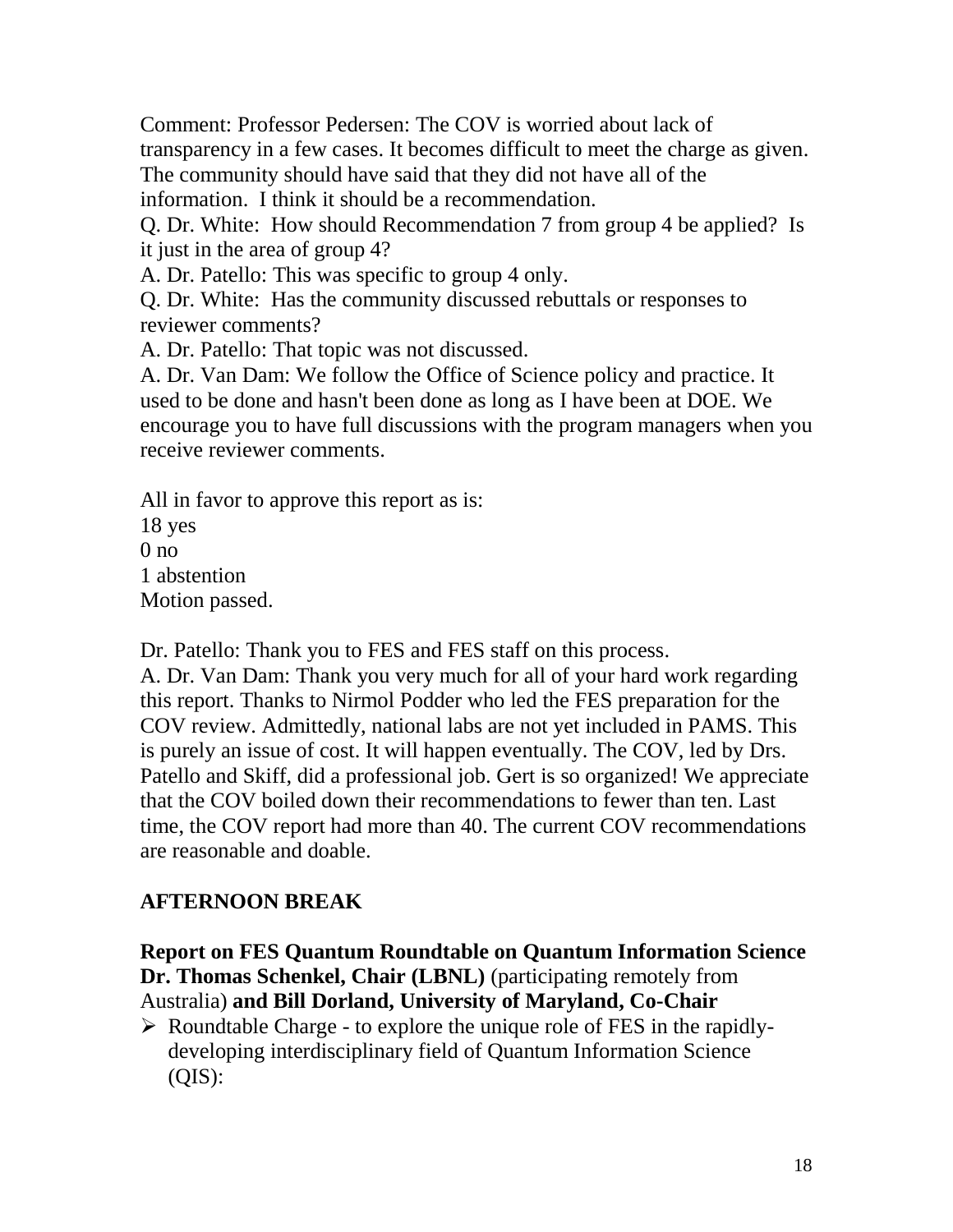- o Identify fundamental science supported by FES that could advance QIS development; and
- o Explore QIS applications that could have a transformative impact on FES mission areas, including fusion and discovery plasma science.
- $\triangleright$  Goal: provide FES with a set of priority research opportunities that can inform future research efforts in QIS and build a community of nextgeneration researchers in this area.
- $\triangleright$  The findings of this roundtable meeting will be summarized in a report that should be submitted to FES within a month after the meeting.
- $\triangleright$  The questions of QIS are long term and have great scientific depth as well as technology impact potential across many areas.
- $\triangleright$  This is an opportunity for FES to deeply engage where QIS dimensions can become an integral part of the research portfolio.
- $\triangleright$  Avoid hype, lead with science (as always).
- $\triangleright$  Basic research needs workshops?
	- o QIS for FES
	- o FES for QIS
	- o Pilot program
	- $O$  FOA?

# **Q&A: Dr. Schenkel**

Q. Professor Terry: 10^5 cubits are required for what plasma problem? When could such a size quantum computer be realized?

A. Dr. Schenkel: I do not think that question can be answered yet.

A. Dr. Dorland: At the Roundtable, we had representatives from industry and the quantum community who have built systems with 50 cubits. But this is far from a general purpose quantum computer.

Q. Dr. Ma: Is there any effort put into experiments into parameter space or to the other technologies that needs to be?

A. Dr. Schenkel: That is opening up now.

### **Fusion Prototypic Neutron Source Workshop - Dr. Phillip Ferguson - Oak Ridge National Laboratory**

(Dr. Ferguson is the Division Director for Fusion and Nuclear Materials; he is also the Director of the Virtual Laboratory for Technology.)

 $\triangleright$  FES organized this workshop with the help of the VLT.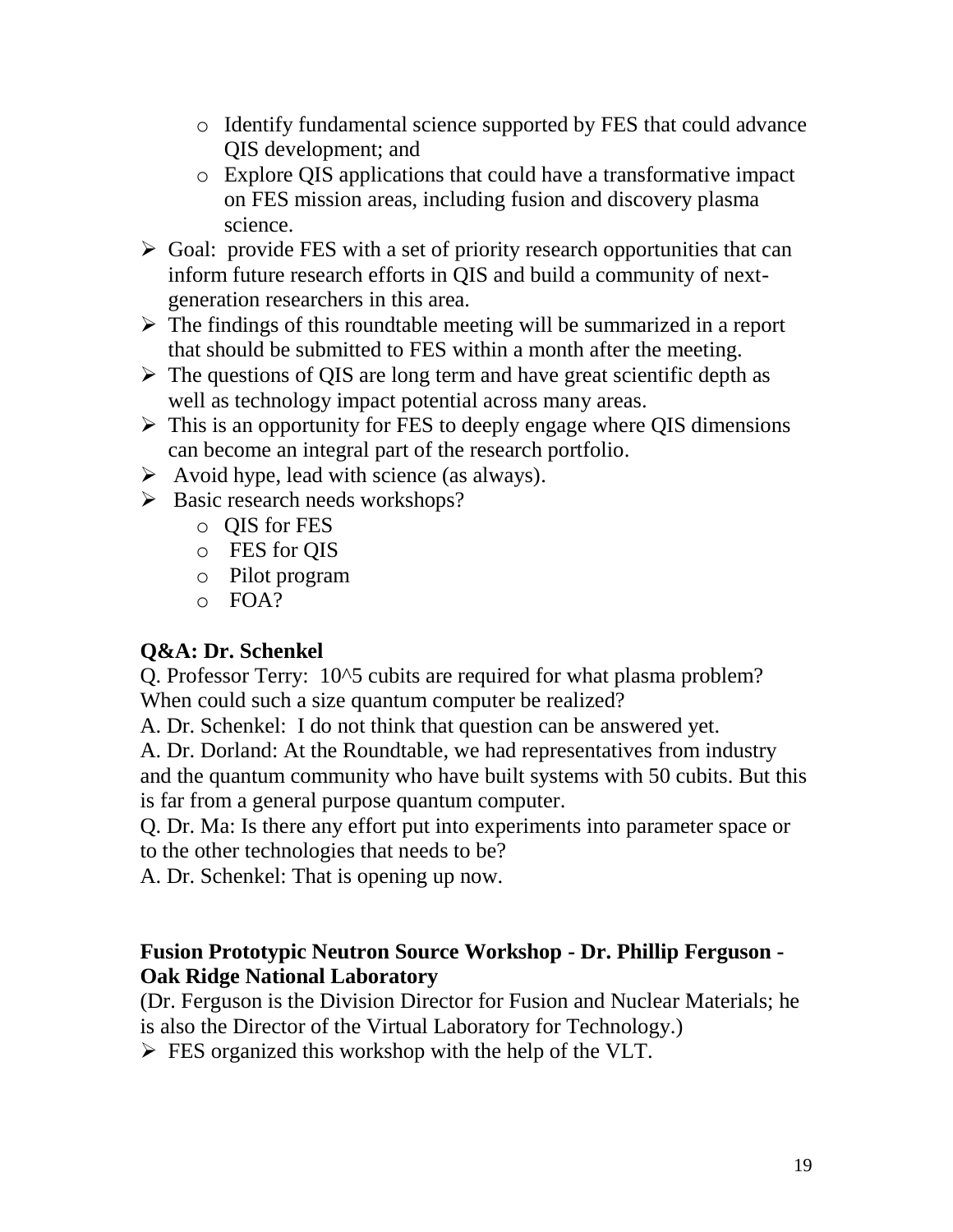- $\triangleright$  The FY19 budget request included language about a study to evaluate options for neutron sources to test materials in fusion-relevant environments.
- $\triangleright$  Is there room in this space for the U.S. to do something impactful?
- $\triangleright$  DONES takes out one accelerator beam line; it is only half as capable as IFMIF.
- $\triangleright$  We don't want flux gradients across the face of the fusion material sample.
- $\triangleright$  Japan is considering the Advanced Fusion Neutron Source (AFNS), which is similar to DONES.
- $\triangleright$  China has produced a neutron source: high-intensity neutron generators (HINEG-I). They have upgrades in mind; HINEG-III might be a gas dynamic trap.
- We are considering an intermediate step to IFMIF/DONES/AFNS with a moderate cost option.
- $\triangleright$  How small can we make it?
- $\triangleright$  Richard Nygren started working on a U.S. IFMIF in 1977 (the IFMIF plan is uncertain).
- $\triangleright$  We want to enable a CD-0 process.

### **Q&A: Dr. Ferguson**

Q. Dr. Knowlton: Less than \$500M cost - we are trying to get smart and look at things.

A. Dr. Ferguson: I would like to see something on the order of \$100M. Accelerators have been built for other applications. We can do a ballpark estimate.

Q. Dr. Neilson: The importance of fusion materials has risen; there is now better awareness in the community. It makes me nervous to insist that it has to be cheap—it could be cheap but worthless. We should not discuss cost now; that will follow from what needs to be done.

A. Dr. Ferguson: We need to have a good feel for the cost range for CD-0.

Q. Professor Terry: Why was there no follow up on ENS?

A. Dr. Ferguson: I'm not sure. I think people were fixated on the full IFMIF facility.

Q. Dr. Groebner: you want to use the source to calibrate the codes and then use the code to find materials with good fusion characteristics. Is this the general idea?

A. Dr. Ferguson: Yes - this is the general idea. Brian Wirth can help with this question.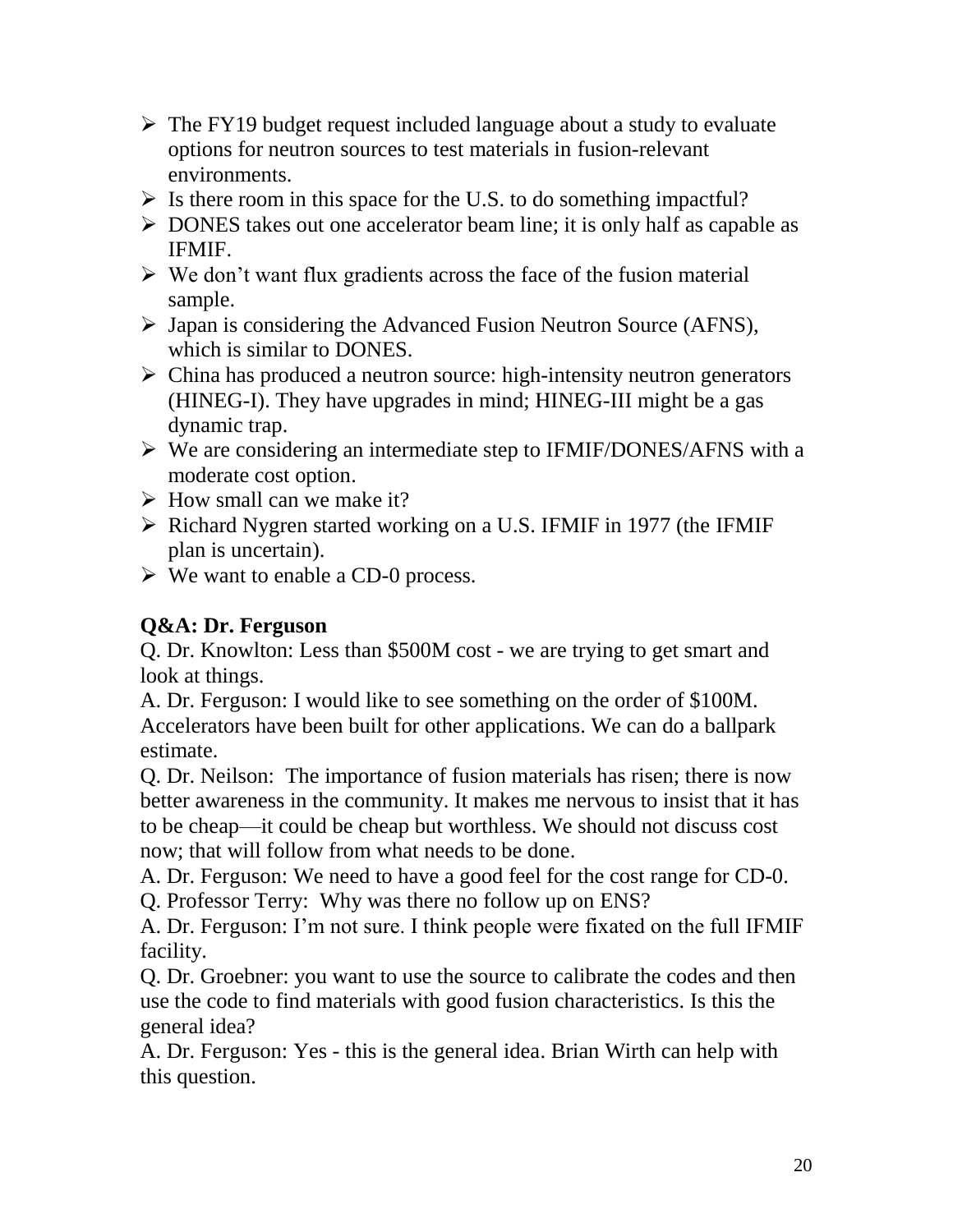A. Dr. Wirth: We have used available neutron sources and some tricks to induce helium damage. But, these data are limited. Instead of waiting for IFMIF (a "Mercedes Benz"), we should jump start with something less ambitious to validate our understanding, refine our knowledge of best materials, and calibrate the codes. We should do things rapidly.

A. Dr. Ferguson: On a log-log plot, we only have data so far from RTNS and fission reactors. Having some points from ITER would help, but we need to go way out farther in He atomic parts per million (appm) and displacements per atom (dpa).

Q. Dr. Newman: What about the Phoenix Nuclear Lab neutron source? A: Dr. Ferguson: Phoenix is a spinoff from the University of Wisconsin and is mostly for military use (active interrogation). It is allied with Shine (for medical isotopes). The challenge is having enough neutrons to get to 10 dpa. Phoenix has an accelerator, so the cost is modest.

Q. Dr. Rej: What is inhibiting CD-0?

A. Dr. Ferguson: CD-0 is a statement of mission need (in the 413.3b process). Part of that is a cost range and an estimate of how long it would take to build it. But, it has no down-select. The ranges can be large.

Q. Dr. Neilson: The cost range is done at CD-1. CD-0 is the mission need, which means the scientific questions and the high-level requirements. You are almost there already. CD-0 would allow release of resources to do conceptual design.

A. Dr. Ferguson: I would hesitate to do CD-0 without some rough estimate of cost.

### **Continued discussion of the new charge to FESAC**

Q. Dr. Rapp: The charge is to develop priorities, not a roadmap. I personally prefer a roadmap to be part of it; fusion energy drives that. How are science and technology enabled? Is a roadmap excluded or possibly included? A. Dr. Rej: I see a roadmap coming afterwards. The P5 report included real projects. The Nuclear Physics long-range plan looked at the science, without picking any particular options. As I read the charge, I interpret a roadmap as coming later.

Q. Professor Terry: We are comparing ourselves to communities with a long history of community input. How are we to manage these two activities of community input and prioritization? The wave function has to collapse when we come to FESAC and generate priorities. Will this create unhappiness? At the Madison meeting, it was clear that people were learning how to have such discussions.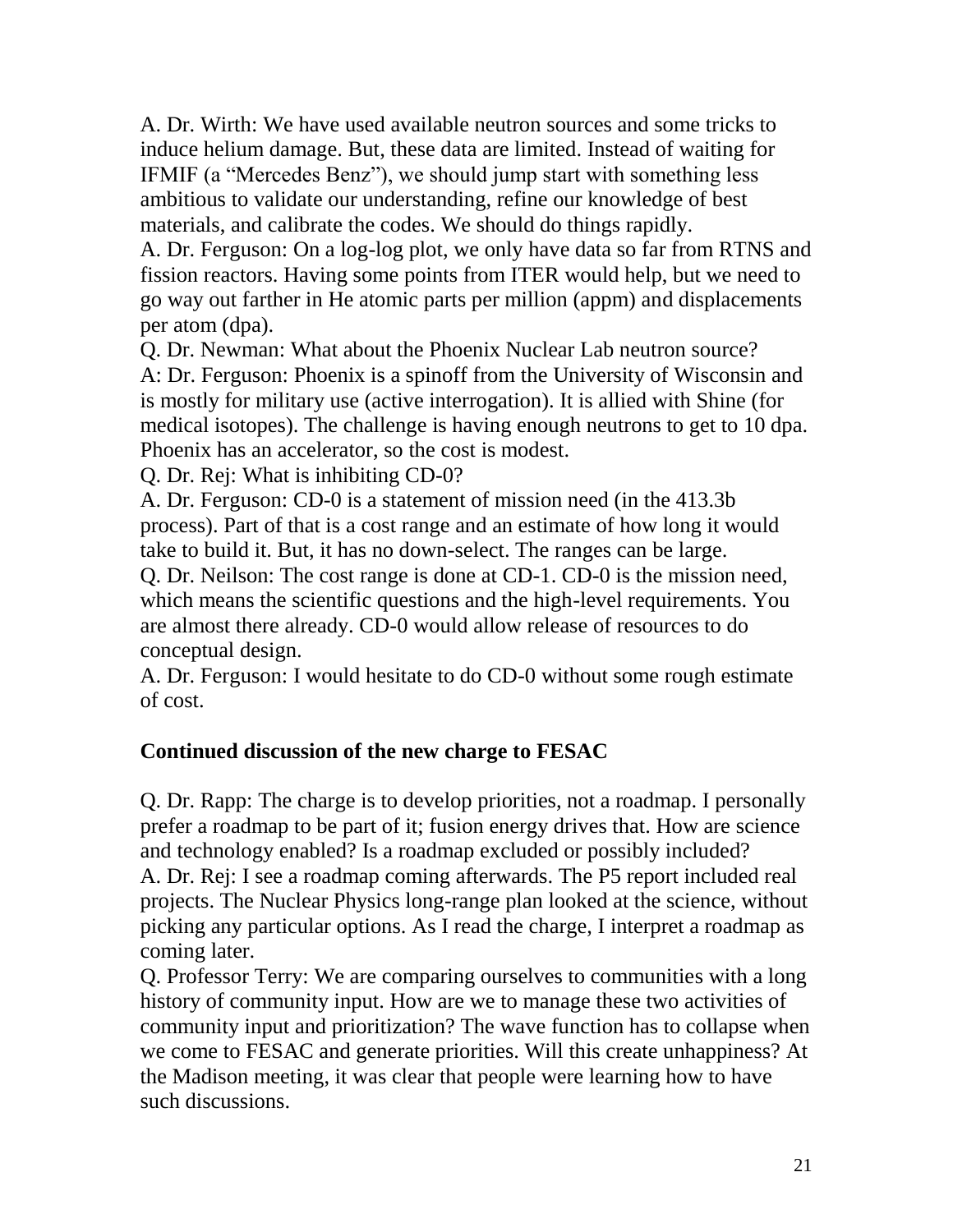A. Dr. Rej: That is where we are.

A. Dr. Newman: If the first nine months are guided by the unconstrained option, and then we process a prioritization—then later on when FESAC fits it into realistic constraints, the community has already thought through it without a cutoff. That allows the best ideas to float to the top. Other ideas could be picked up in the next go-around. They community will be satisfied to have been heard and have their ideas put on a list.

A. Dr. Rej: P5 did not require the community to prioritize. NP did.

Q. Dr. Trask: Will the input be filtered? Can there be input from beyond the workshops?

A. Dr. Newman: It is completely open. The 2017 meetings were run that way.

A. Dr. Rej: DPP will provide guidance.

Statement: Dr. Newman: Last year, PPPL set up an online chat system to make comments. That allowed open community input, but not in real time. I would encourage the use of a similar tool.

Comment: Dr. Verboncoeur: There is a potential mismatch between a bottoms-up process and an architectural process.

Comment: Dr. Walker: Please include new trends, such as private fusion companies and foundations.

A. Dr. Newman: We did not include that in our top level. But, it will be included in the next-level matrix. We might go beyond the fusion industry to the energy industry. Please submit nominations.

Q. Dr. Wendt: How will the long-range planning process deal with the National Academy burning plasma report?

A. Dr. Rej: We cannot wait to get it. The release of the report is imminent. I would treat it as input, just like other input.

A. Dr. Newman: I agree from the FESAC side. From the community side, I would go back to the original input to the burning plasma panel, because that was the community part.

Q. Dr. Wirth: I have mixed feelings. I concur with needing to speak with one voice—but I am scared by the challenge. I just spent a year dealing with this (as a member of the NAS burning plasma panel). We benefited from community input. The magnetic fusion community is getting close to having one voice. Please do not walk away from the NAS burning plasma report (as David said). Did I misinterpret him? This morning, there was a comment about community fatigue—I have it. ReNeW, and even before that, had the same themes. I hope to see a reaction in DOE and on the Hill to the burning plasma report. The FESAC charge sets another two-year time horizon; but, do we have to wait that long? It would not be easy to get prioritization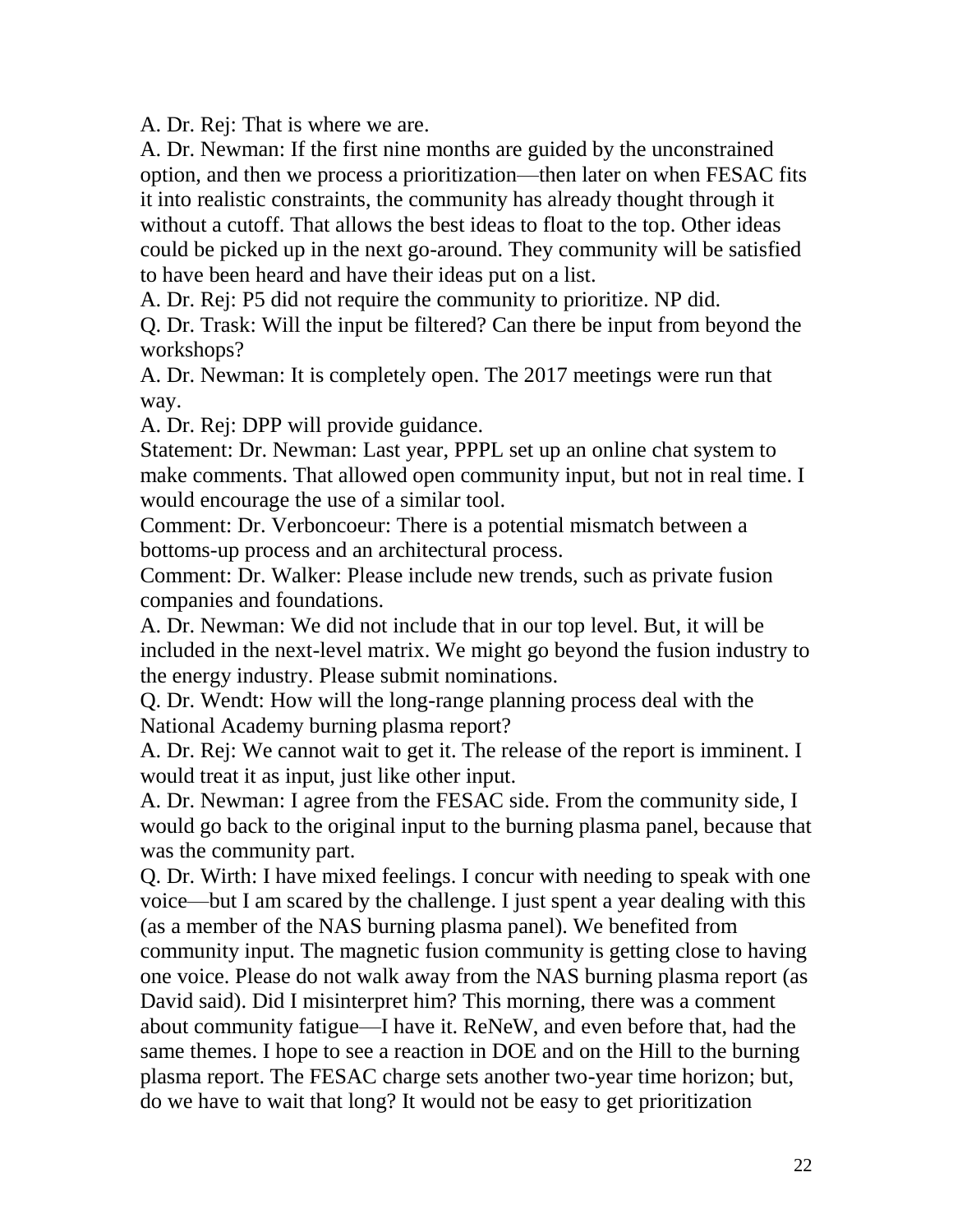among three disparate communities. Could it be done in a staged fashion, so we can put parts forward sooner?

A. Dr. Newman: I did not mean to disparage the burning plasma report work. The burning plasma report is meant less for the community, more for constituents. The community might buy into the report. But, the FES charge is portfolio-wide, so it is more difficult. The magnetic fusion part is farther along. So, there is nice synergy with the Decadal Study for the non-MFE part of the charge.

Comment: Dr. Barish: There will be an ethics briefing tomorrow at 8:00 a.m. in the small conference room in the hotel.

# **MEETING ADJOURNED**

# **FRIDAY, DECEMBER 7, 2018**

### **ETHICS BRIEFING**

Dr. Barish: Please register with Sandy Newton at the registration desk if you would like to make a public comment.

### **FESAC Charge on Long Range Strategic Planning Activity (continued discussion from Thursday, December 6, 2018) - Dr. Don Rej, Chair**

Comment: Dr. Carter: We need to embrace the work done with NAS, Madison, and Austin. How do we achieve consensus when there will be winners and losers? We cannot just say the losers will have a chance "next time." The losers have to have opportunities in the program, or a chance to participate. This is critical in how the planning process goes forward. This form of inclusion will make the program more successful. Consider that we are not fully participating in ITER yet. What is the balance of ITER vs non-ITER for increased spending?

Comment: Dr. Van Dam: Paul Dabbar wanted us to "assume we will stay in ITER" in the charge. We are not hitting the existing funding profile and the cost increase.

Q. Dr. Patello: What will the FESAC process be like?

A. Dr. Rej: This should be a part of our discussion today. It is open to everyone.

Comment: Dr. Neilson: Concerning coming up with a wish list, it is impossible for the community to prioritize if it means suggesting that certain programs should be terminated. If we concentrate on identifying growth in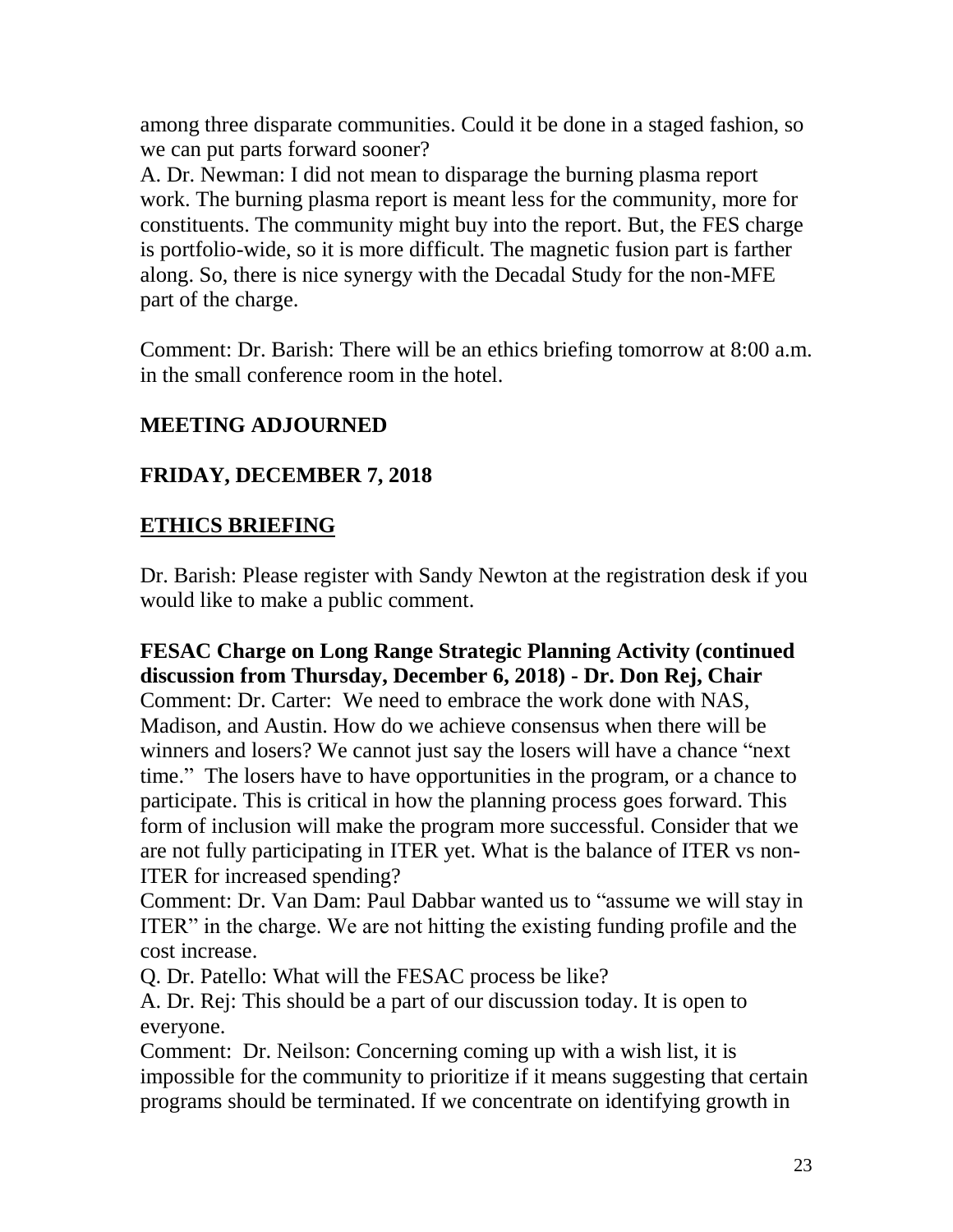the program, then we can make progress. The schedule is too tight, but maybe it is too dragged out. We need to avoid wasting time. Yesterday we heard about the decadal survey that took months to get started. FESAC needs to participate in the community activities and be ready so we can move quickly. The 2002 Snowmass worked that way.

Q. Dr. Greenfield: Jim Van Dam mentioned ITER and that contributions will continue until 2025. Should we assume ITER continues beyond 2025? A. Mr. May: Assume that we follow the baseline ITER schedule.

Q. Dr. Terry: Can we make recommendations for our work? What will we be doing over the next year? FESAC needs to follow the community activities and formulate a list of items that we would like to see come out of the community process. This way, the community knows what can be provided to FESAC. Are we getting sufficient broad community involvement? Are all members of the community participating? This should be monitored going forward. So, when they are finished with their product, it is something that is appropriate and useful.

A. Dr. Rej: This will be essential, and we should have more frequent meetings. What do the FESAC members think?

Q. Dr. Cauble: We should communicate and get the word out to everyone in the community and remind them before acting on this. March would be a good time to hold a meeting. It is everyone's job on the committee to communicate this.

A. Dr. Rej: The advantage of the committee is that there are three ex officios.

Statement: Dr. Wirth: I support having a meeting in the spring.

Statement: Dr. Terry: The only schedule given is December 2020; FESAC has to complete its report by then. It is FESAC's responsibility to communicate to the community when we expect a report. A deadline would focus the progress.

Statement: Dr. Neilson: I also agree - the community needs to meet more often and come up with an agenda to support this.

Statement: Dr. Lumsdaine: It should be FESAC's responsibility to communicate to the community about the process when FESAC expects the community input to be handed off.

A. Dr. Newman: This is correct - the six leaders have been told to have their report ready by the January/February 2020 timeframe.

A. Dr. Rej: It is a somewhat time constrained process; it needs to be done correctly for this Administration.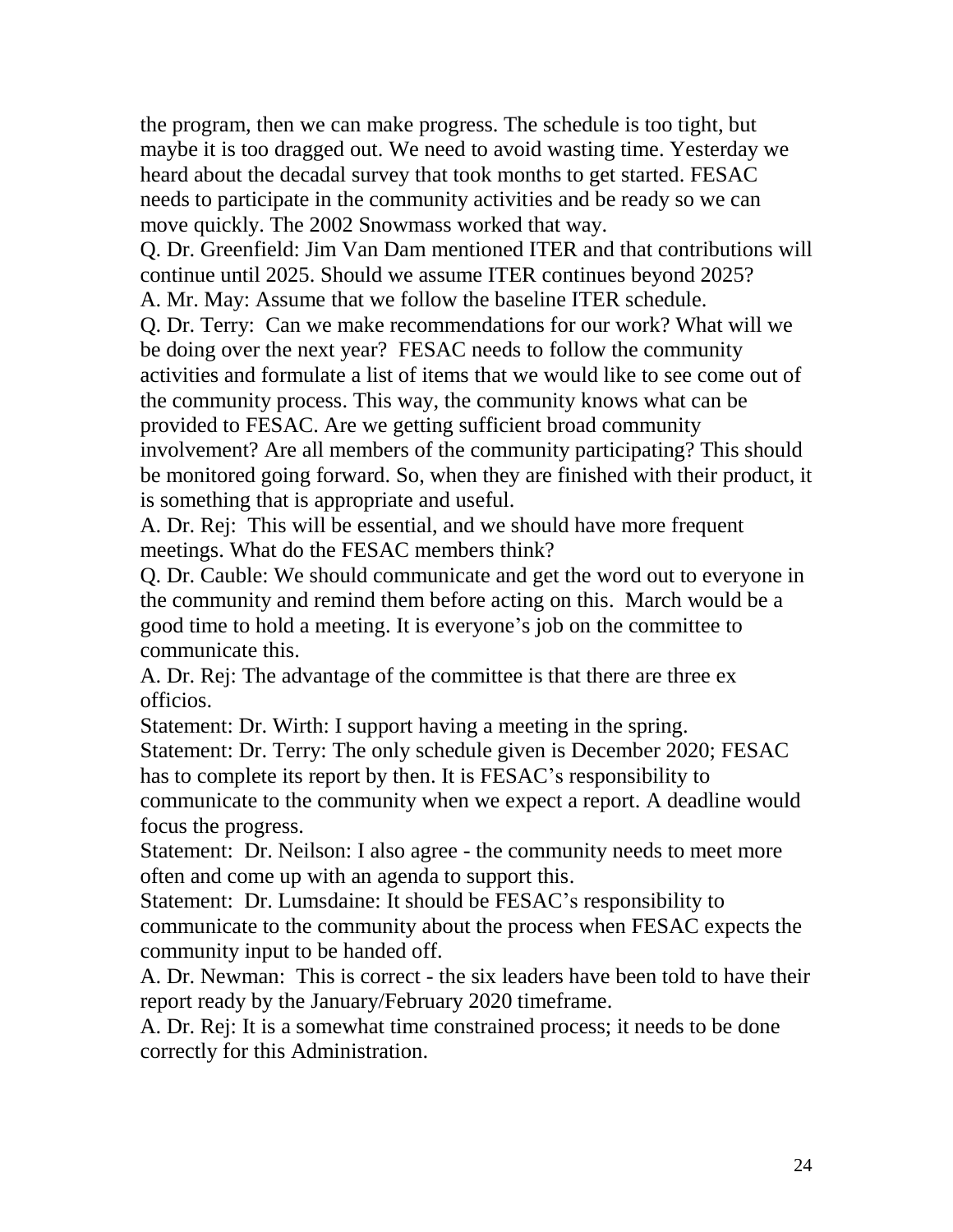Comment: Dr. Patello: The schedule is a little concerning. It doesn't give FESAC a full year. The reporting is the hardest part to get people to finish. I recommend that you get your leaders to finish by December 2019.

Comment: Dr. White: It is odd to say to do nothing for a year. Is there a possibility to form a subcommittee to interact with APS/DPP to gather information so that when the handoff occurs it can happen smoothly? Comment: Dr. Patello: That is a good idea. We will get a written report and get more context by discussion.

Statement: Dr. Cauble: This is a good point. There is no assignment or report back process. Is March a reasonable time for Dr. Newman to report back to us?

A. Dr. Newman: This is a good time, but I am not leading this. APS/DPP is pushing the boat into the water. The seven community leaders are being selected by a subcommittee of the DPP Executive Committee, and they will lead the process. I can act as a facilitator. They should have the process in place in the January timeframe. March is a good goal to make serious progress.

Comment: Dr. Carter: I hope that FESAC does not need a year to consider this. I agree that the timeline is critical.

Q. Dr. Reyes: What is the logic behind this decision of leadership selection? Are all the elements of the committee being represented?

A. Dr. Newman: We did not have all seven of the names yet; we will hold off until we have all of the names. The process went through budget. We looked at the portfolio and divided it by the budget, then looked at representation of the leadership group. There will be gaps in coverage. The aim will be to fill the gaps in the next level down. The APS/DPP Executive Committee made the selections from 119 nominations.

Comment: Dr. Rej: This is the first step. We need to get the next level down correct. This will be announced to the community.

Comment. Dr. Greenfield: I hope that Gert Patello is being pessimistic about how much time FESAC will need, and that Troy Carter may be too optimistic that FESAC can give some of its time to the community process. Look how much preparation time there was prior to Snowmass; it will be more difficult to come to an agreement. Are there restrictions on FESAC members' participation in the community process?

Comment: Dr. Rej: The sooner the better; this would give us an opportunity for an early finish.

Comment: Dr. Lumsdaine: The group of seven is not primarily about developing and doing the work. They will be developing the process, and they are fair. The main criteria will be focusing on the effort.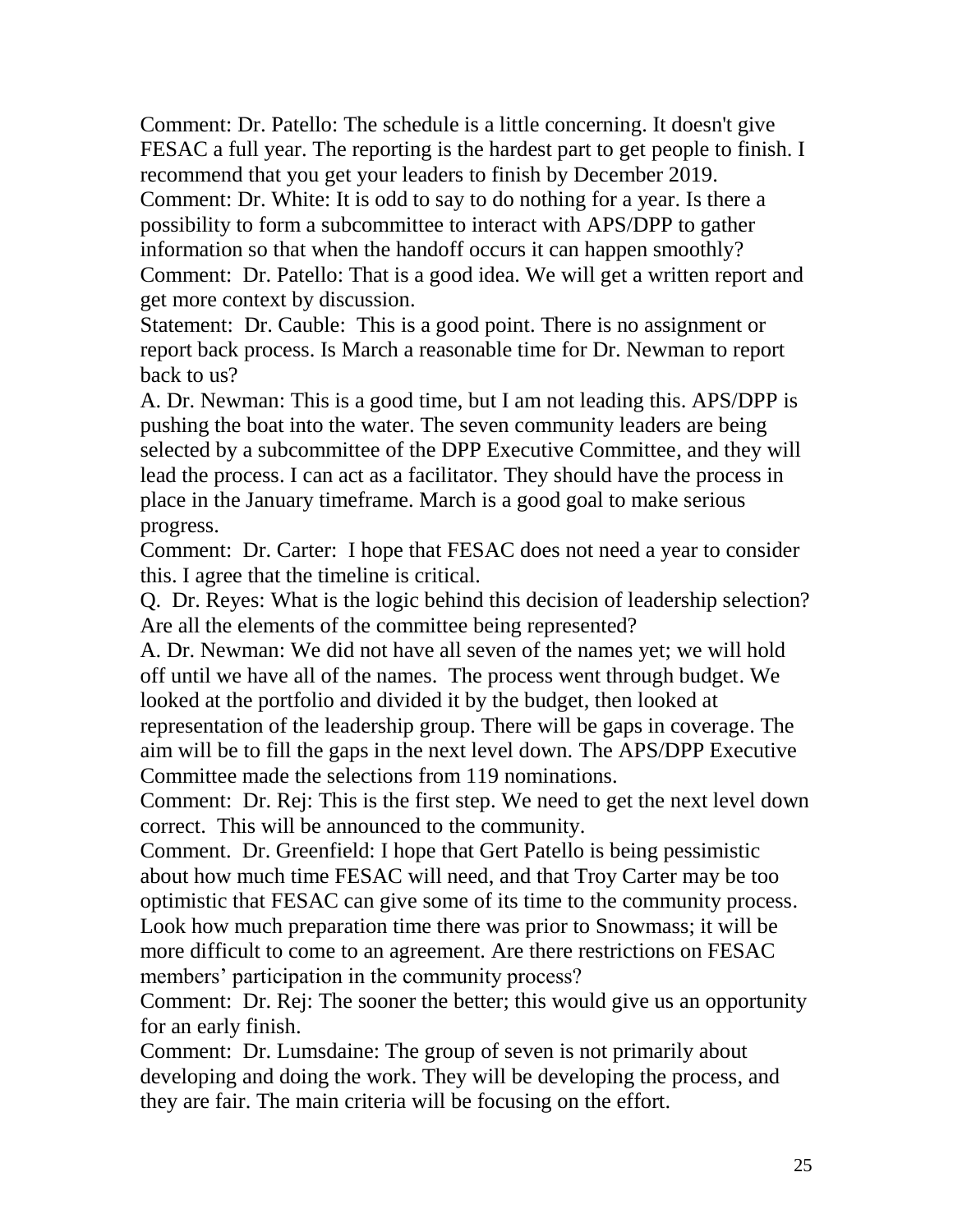### **Under Secretary for Science Perspective - Mr. Paul Dabbar – Under Secretary for Science**

Comment: Dr. Rej: we are thrilled to have you here, and we look forward to having your perspective.

US Dabbar: Thank you for inviting me to this meeting to discuss how things are moving along on many different fronts. I will talk about the charge and how we can help the community.

I will start with an overview and a perspective of DOE and the Office of Science to set the context.

- $\triangleright$  DOE: Things are overall very positive. The core of the department is the national laboratories. That complex was there long before President Carter established DOE. There is an all-time high support across the laboratory complex in terms of budget this year. It is an interesting and unique time. There is a shift in unprecedented support for science and the national laboratories complex.
- $\triangleright$  The department has three strings with all-time high support:
	- o national defense
	- o applied energy
	- o science
- $\triangleright$  National Defense Decay of plutonium. This is important due to the aging of materials. DOE is still the executor of the Manhattan Project in its current form. Resources are needed for non-proliferation. There is a lot of work here. We are executing on this physics related mission.
- $\triangleright$  Office of Science Last fiscal year, due to the support of various constituencies (some here in the room today), funding is up almost 25%. SC is not the only place for the Federal science footprint that received substantial increases. NIH is up 20%, and NSF is up 10%. Federal investment in R&D is at an all-time high. The Senate and House leadership is appreciative. They like to talk about this point. We and you need to thank them when you explain the importance of your topics. This lays the groundwork for talking about fusion.
- $\triangleright$  Applied energy offices: What's happened in the last ten years is amazing. DOE was stood up by President Carter (who went to the same undergraduate institution that I attended). I grew up in Oklahoma in the early 1970s. There were gas lines. Carter gave many sweater speeches, which can be found on YouTube. He said we would have to make do with less. Of course, efficiency is important. But, the idea of giving up on energy was wrong. The right solution was innovation. Many policies at that time discouraged innovation. In the last ten years, there has been a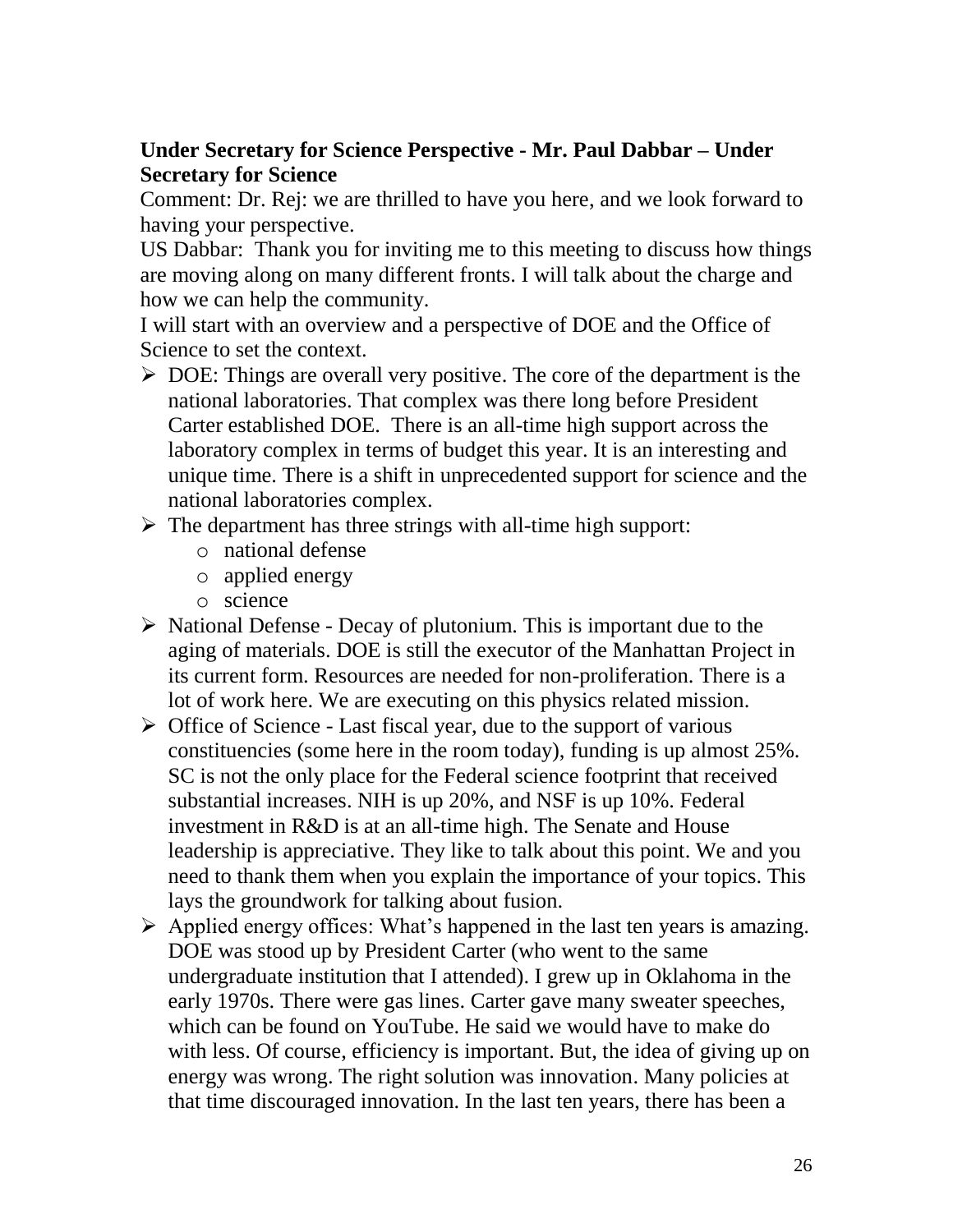dramatic improvement in innovation. The solar production all-in production costs have dropped by 99%. The wind capacity factor (wind turbine) moved 23% on short to over 50%; aerodynamic efficiencies have doubled. Oil and gas production costs have dropped by 60%. Gas turbine efficiency factors have dropped by 7500 to 6500. For battery performance, you are about to see dramatic announcements about developments that are firmly economic—thanks to investments at national labs, there are 300-500% improvements. Just yesterday, the U.S. was a net exporter of oil and gas. Last month, the U.S. was energy independent! This may become the norm. Also, last week, Excel Energy said they would go to a fully non-emitting fleet by 2050. They talk about nuclear, hydro, and renewables to hit that goal. Things are very positive in terms of energy and its production. That ties in with national security aspects. OPEC in the 1970s was related to national security. We are independent due to innovation. There is economic value to U.S. citizens. The velocity of a dollar should be 7, meaning that a dollar bounces around in the local community seven times—this is good. This is an incredibly important area. You are part of this story going forward.

- $\triangleright$  Announcements in SC: We are building user facilities—we have the capital and the footprint to do this. These facilities are cross border, open access, and merit based. They are open to anyone globally, based on merit—this is unique to the U.S. We continue to be the bright light of funding and access that is based on merit. SC has turned into one large construction zone—my favorite reference point is LBNL, which has five construction projects at the moment. BES has upgrade projects: ANL APS-U and SLAC LCLS-II. There was a quote by Pat Dehmer in FPI recently that labs should always have plans ready to go, and this is the year it happened. My last two predecessors in this job (Orr and Koonin) and I talk regularly. ASCR has commissioned the number one and number two highest-performance computers in the world, according to the 500 rankings. This is way beyond anything accomplished anywhere. There is the CBAF upgrade in NP. HEP increased its international collaboration and funding support for LBNF Dune. BER has biological and genomic projects.
- $\triangleright$  Examples of increased support: First and foremost is the science. We have Nobel Prize winners. I spent time with France Cordova at NSF. Data for four new black hole mergers were detected by LIGO, which sits at one of our DOE facilities, so we are a minor supporter, with NSF as the lead. Second, another reason is that there is a new wave of interest in innovation in the U.S. Third, there is an impact on the economy of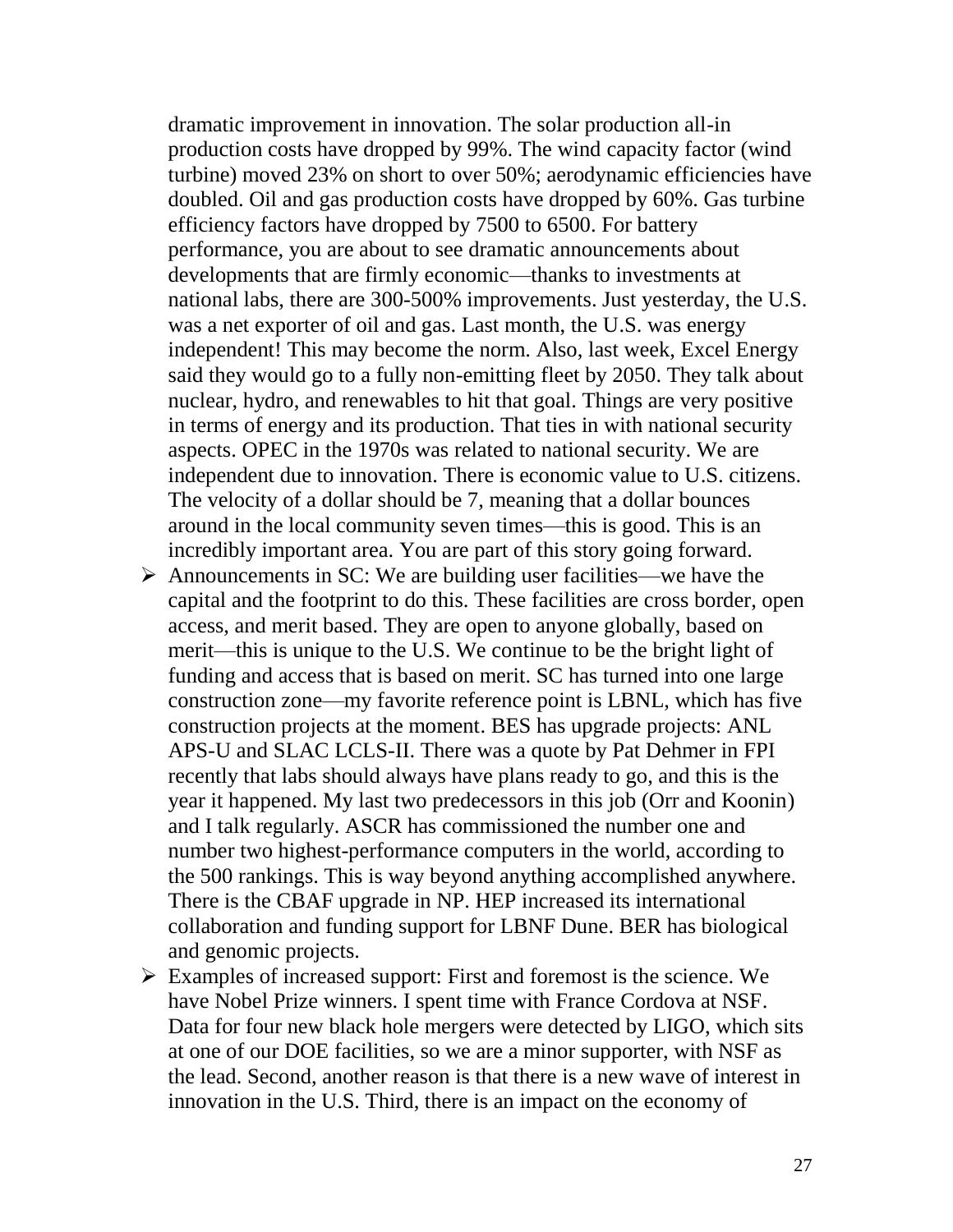investment in innovation. Fourth, people care about this for international competition; we want to invest for leadership leading to jobs for Americans. Fifth and finally, SC got the biggest increase of all Federal science footprints because of the operations of the Department. User facility projects are generally on time and on budget. They are done with efficiency; we can give a positive statement.

- $\triangleright$  Specifics of FES, FESAC, and the charge: We have been very engaged with the Secretary so that he can get a perspective about the fusion program. It is hard to grab people's time who are involved with national security and with oil and gas. But, he has visited ITER, GA, and TAE Technologies. He has had conversations on the Hill with members of Congress. I have been to PPPL several times, and also MIT, GA, TAE Technologies, and the ORNL Summit supercomputer. Fusion has been a big focus for me and for the Secretary.
- $\triangleright$  Community cohesion: I sat on a DOE advisory board for 12 years. It is important to provide input about where to go, and also to foster cohesion of the community, which is very valuable and important.
- $\triangleright$  My perception about fusion: I had some experience with fusion when I was in the private sector. Now, I have gone through the SC program offices, their strengths, and how they can learn from each other. I will be direct: fusion is an important area.
- $\triangleright$  High priority focus: There is a list of high-priority items for me and SC to focus on in 2020. Quantum information science is one—we just launched the first entangled network this quarter (ANL, Fermi, and the University of Chicago); we lead the world. Microelectronics is another—for computing CPUs. Another is medical isotopes. Fusion is the only program office on my priority list for FY2020. I spend more time with FES than any other program office. Compared to some of the other program offices and their communities, this community has the most disparate views about what to invest in. I see the challenges that came about, looking at the funding profile from the Hill, which was not positive. But, now it is very positive. FES had the high end of increases for FY18 and FY19, the highest of all offices in SC. There is much interest from the Hill on this topic. Start with the increases. Now is a unique time and place for a pivot. You should grab it by the horns. Take a positive attitude from the funding, build momentum in a positive way. How is that done? I will be direct. SC has general views from stakeholders because of coherence in their communities. When they visit the Hill, they say the same things. Also the performance of their facilities is positive. Computing, BES. But, there is less of a track record in FES.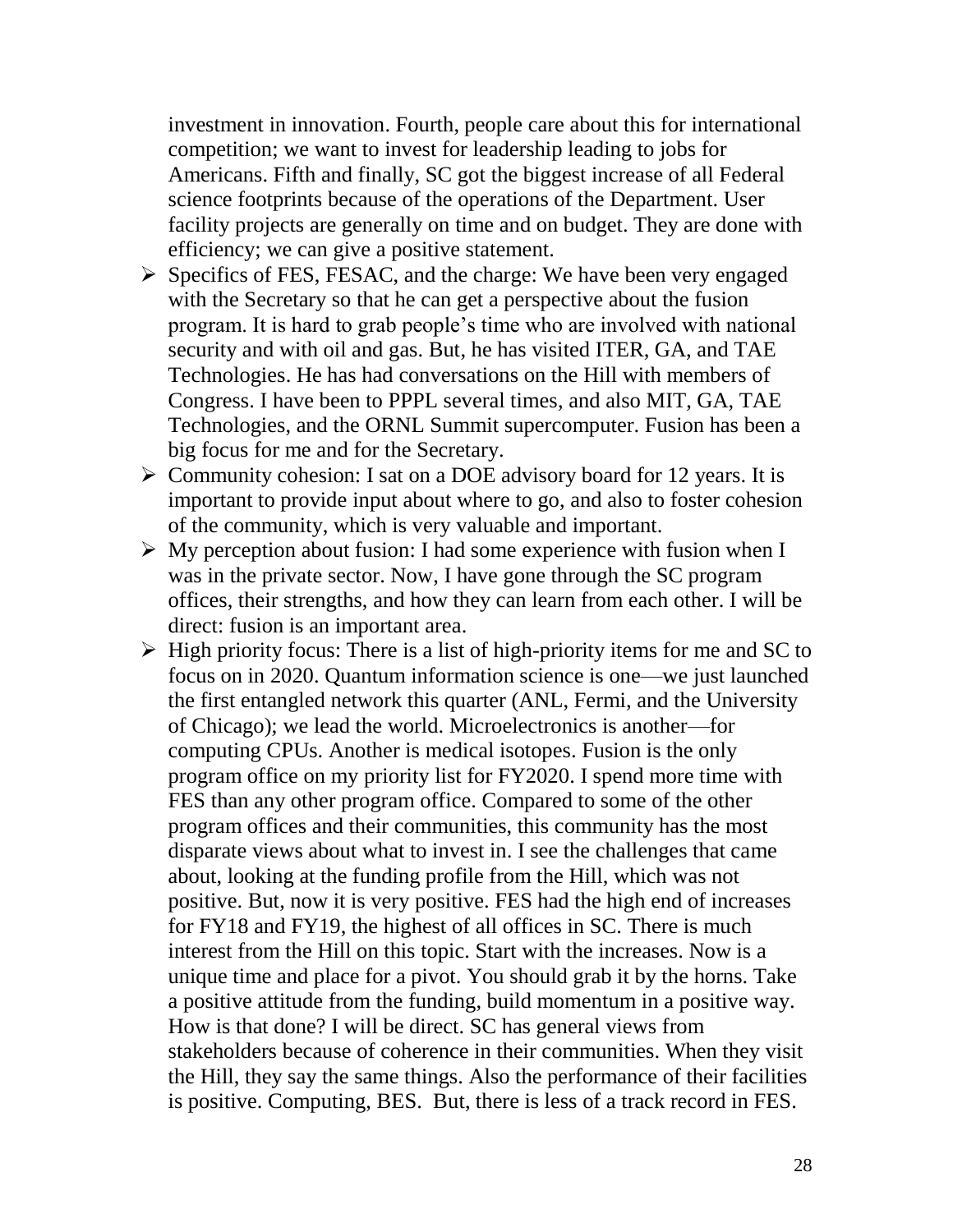Also, there is much less coherence than HEP and BES. The FES community does not have that. Use the positive opportunity in overall sciences from stakeholders to fund science. SC is at an all-time high for interest and support. Other programs are moving with a high degree of coherence. I want your help to build on these generalities in other areas of science. How can we use that to drive coherence forward? It is a nearterm opportunity. HEP had a challenge ten years ago. Secretary Chu's statement to HEP: If no coherence, no funding. So, now there is a unique opportunity. The P5 report and the NP long-range plan provide guidance for their entire communities. A year from now, on the Hill, when I am asked (and when you are asked) what we did with the 31% increase for FES, I want to whip out a card and list what everyone did. Not just Jim Van Dam or Don Rej, but the whole community. That is why we are here today. I have spent months getting ready for today's discussion.

- $\triangleright$  Science is international and this community is very much so. We enjoy collaborations. But we want U.S. leadership for each program office. We should either be number one or co-leader with every place in the world. We are with the other program areas. The U.S. should be jointly number one in user facilities and science. Anything less than that is undershooting U.S. potential. I hope you share that ambition.
- $\triangleright$  Three vectors for strategy:
	- o First, existing user facilities and infrastructure—we intend to fully fund it. Funding for ITER, NSTX-U, DIII-D, and all other research infrastructure funding will continue.
	- o Second, I want FES and the community to look at research infrastructure we have not funded in recent years due to budgets and strategy, things that were put on the back burner due to these challenges. The FESAC charge wants everyone's input about what we have not been investing in, but could, due to the change in the budget. Where is the place for the biggest impact of taxpayers' money? We want community input on this from a broader set.
	- o Third, from my private sector and other background, I see this program as both science and also partly applied energy. DOE has some experience with applied energy. R&D across all energy sectors could be utilized. The U.S. has unique leadership in terms of private sector funding for fusion. So we should talk with labs and do typical FOAs, but also find out what we can learn from the Office of Nuclear Energy and the renewables energy offices about how to constructively engage with the world-leading private sector in funding and innovation.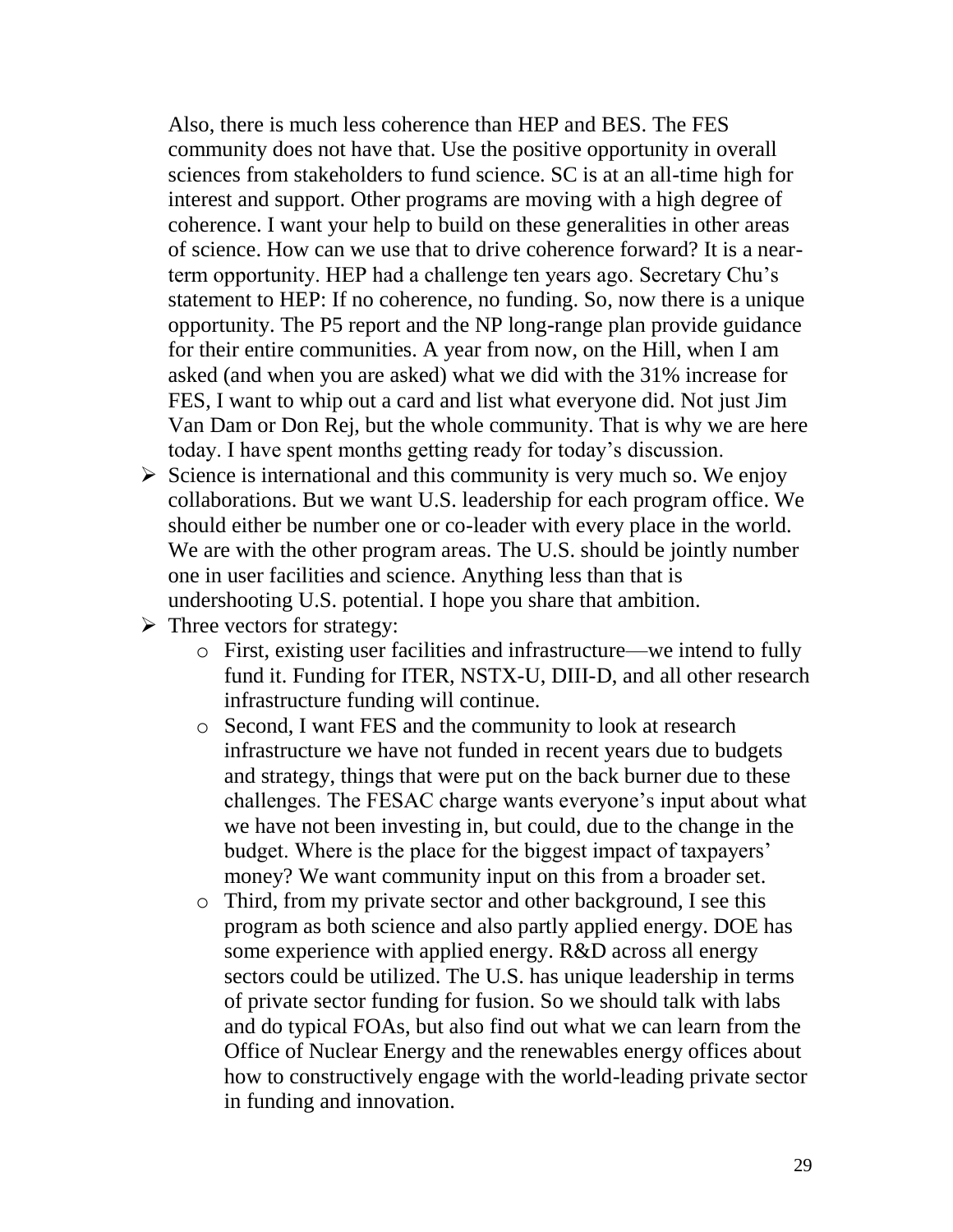These are the three pillars. Higher funding. Provide coherence. It's not a zero-sum game. Be inclusive. Show momentum, and it feeds on itself. Other SC program offices do this; I want FES also to exhibit it. I want to be able to say that everything is working perfectly.

- $\triangleright$  Key aspects:
- $\blacktriangleright$
- PPPL: We work closely with PPPL. I spent a lot of time at Princeton, with NSTX and the overall lab. We appreciate Director Steve Cowley's leadership and partnership, and his joining the U.S. from across the Atlantic. We cannot get you a knighthood in the U.S.! I enjoy enhanced engagement with Dr. Cowley about adding to the PPPL footprint, based on his Culham experience.
- $\triangleright$  ITER perspective: We had higher funding levels in the last two years. The ITER Organization appreciates the additional dollars. I will see DG Bigot on Monday next week. There is flexibility on how we deliver value, cash in particular.
- ▶ DIII-D: Obviously, we want to continue to deliver value.
- $\triangleright$  Research infrastructure: I was just talking with the SLAC Lab Director about ideas for MEC and how to execute those ideas.
- $\triangleright$  Public-private partnerships: The biggest example is the GAIN program in the Office of Nuclear Energy. DOE supports innovation in fission for developing new reactors. There is incremental support of the private sector. DOE does not become a commercial enterprise; we support R&D. But, we could take programs that are successful for NE and apply them to fusion. The private sector has organized itself in recent months and developed ideas how DOE can engage with them. Examples are high performance computing and opportunities for citing for new fission reactors (easier for the private sector to cite at DOE labs since the rules are easier, and they get access to resources). We might do this as we do for the NE community. We provide seed money. We provide money to universities and labs as seed funds. Others participate; universities put in money. Other research spins off from this. So, we feed a whole industry with the community putting in resources. We plan to do that in this community. There is seed money for innovation in the private sector in fusion as well.
- FESAC charge: The Secretary and I would love, in our short time in leadership positions, to help drive this community forward and use this opportunity to build coherence. The charge will provide input where to invest, but also importantly it will provide coherence in the community. The process is very important. No conflict issues. There should be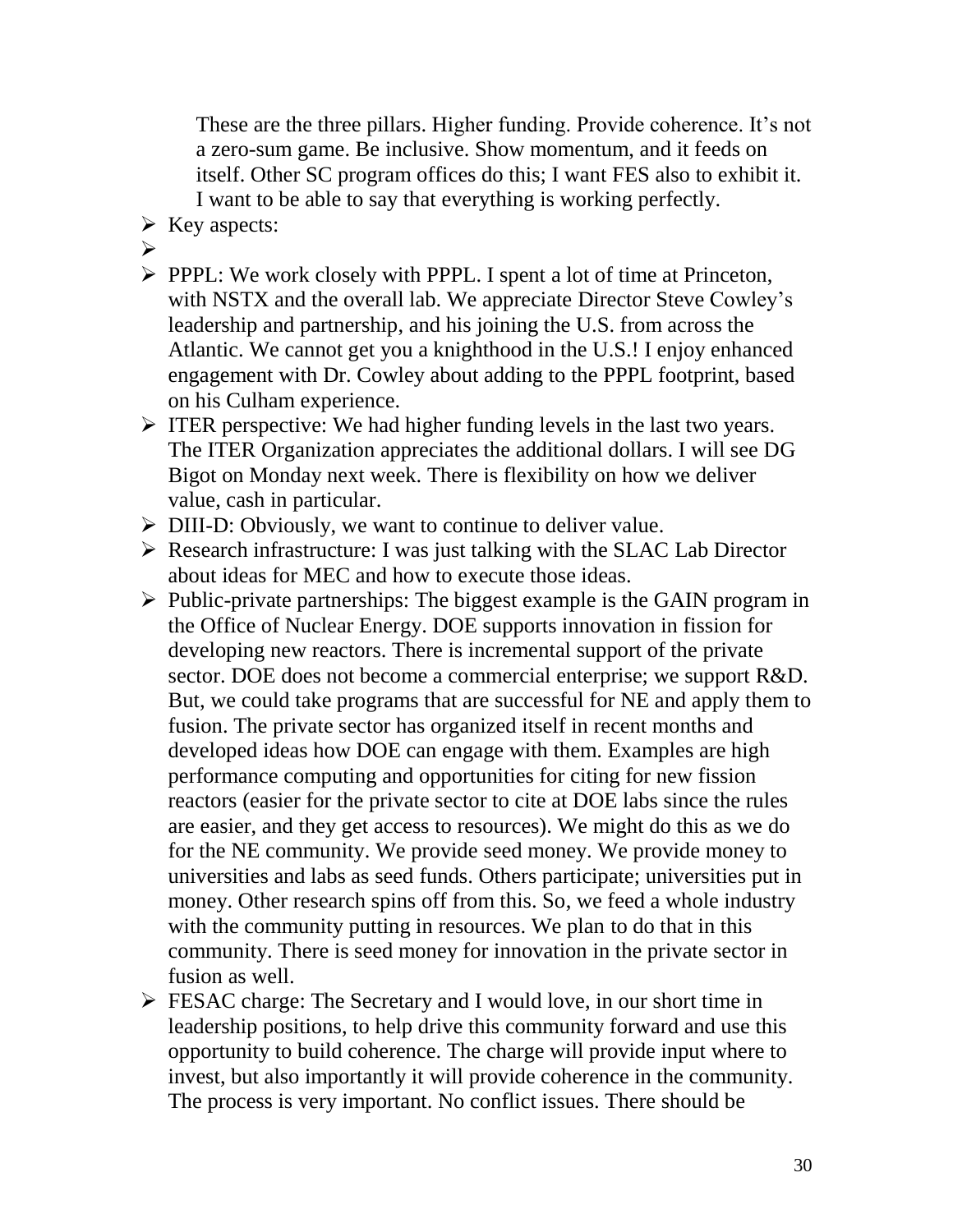enough time so it is not rushed. We hope to get all the input we need. It will occur over 18-24 months, at the end of which, we will end up in a place where we have community input on where to invest, community agreement on where to go, where we row together in the same direction, so we can show the rest of the world that this is being done.

 $\triangleright$  I look forward to having you all drive this forward, and to your input. I welcome your questions.

Comment: Dr. Rej: A very inspiring presentation and your understanding of us, progressive ideas, and your support for the community, and your honest direct observations.

Q. Dr. Verboncoeur: Should we anticipate aggregate funding at that level? A. US Dabbar: Funding is a balkanized process. This is normal for Federal funding. The short answer is no, I cannot guarantee funding. But, this is an opportune time for this community and everyone in science to develop plans and show what can be accomplished. If done well, an opportunity for the support exists. This is very important. This review by you and the community will have an impact on your question. The flexibility around the cash is important; support comes from strategy. When looking at funding, it is better to come up with a strategy, then ask for support to execute the strategy.

Comment: Dr. Verboncoeur: It was a rhetorical question, which you answered appropriately.

Q. Dr. Wirth: Impressive and eloquent presentation. As we go through this process, we identify where we are in each sub-element for the plan as far as international leadership.

A. US Dabbar: Correct.

Q. Dr. Verboncoeur: We must appreciate vectors: the science/energy dichotomy. Should the technology and energy investment be part of the Office of Science?

A. US Dabbar: Yes - coherence. Fusion is both discovery science and an applied energy program. No reason to say either-or. We want to support the whole community, not just one type of confinement, not just discovery or applied. We should realize that this is not a zero-sum game for those topics.

Q. Dr. Verboncoeur: Has the Administration determined to support ITER? A.US. Dabbar: We continue to review this. The Secretary and myself and the Department are supportive, but it comes down to budget; it is being discussed.

Q. Dr. Lumsdaine: We appreciate your support and attendance. It is a statement. If decades hence, fusion is a part of the energy portfolio, will it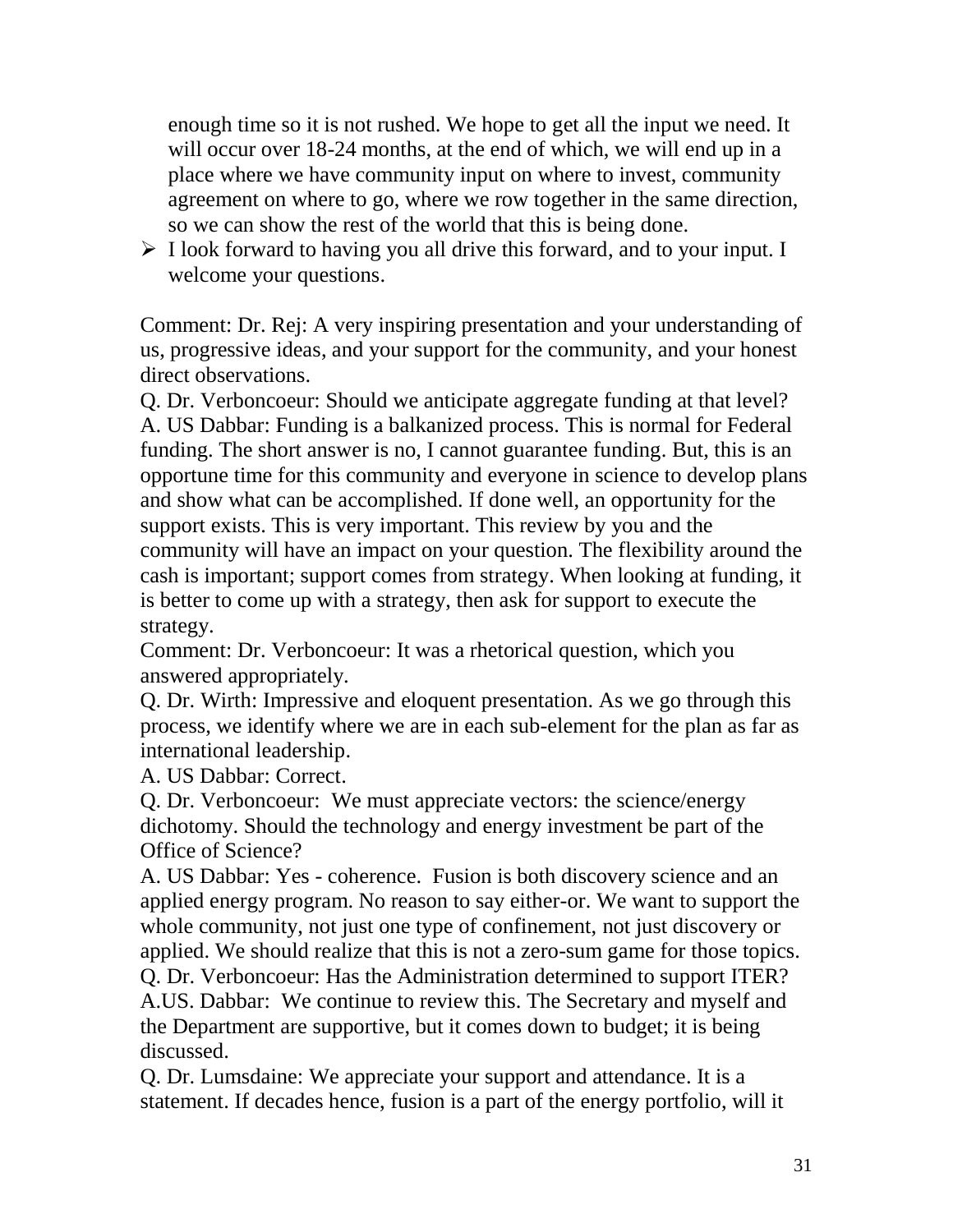move from SC exclusively to an applied energy program? Currently, we are in SC, which affects how technology can be funded. How would DOE pivot to becoming more of an applied energy program?

A.US Dabbar: It is hard to describe DOE to others due to its diversity of missions. It is not binary what we do with research labs: not this or that. But, various types of research. LANL is a great example. I do not see a difference between discovery and applied; it is a continuum. Take Quantum: there is a large continuum from discovery of qubits, to turning it into sensors or networks. Not digital or analog. Right now, SC does batteries and chemistry: JCESR at ANL—that is chemistry, but 80 private companies are working at ANL on batteries. We do not see the digital nature. If FES and this area starts engaging with the private sector, while still working on materials and containment and discovery, I do not see much of a change that needs to happen.

Q. Dr. Reyes: Thank you for your presence and your work. The FESAC charge is a great way to deliver guidance in 2020. In the meantime, we have the NAS burning plasma report. A big part of FES is burning plasma. How will that report impact decisions until the FESAC report is ready?

A. US Dabbar: All reports will contain data on expert recommendations about investments. Operations of lab complexes and capital and budget allocations are two aspects of my leadership role. NAS is a wonderful group; thanks to them for participating in the burning plasma report. We will take it onboard about where we have to spend money. As I just described, we will continue to work with PPPL and NSTX, ITER, etc…; those things will continue. To execute on a recommendation from FESAC takes time; it requires work for us to get ready. The third pillar is to add incremental support with the private sector; we don't need to wait to engage. You can tell us how to do it better, but we can already start down the road. Q. Dr. White (via Zoom): How do we leverage the private efforts in science

support?

A: US Dabbar: I encourage this community if you want to see fusion as a power source, since ultimately at the end of the day it is a commodity. It makes power. There are alternatives, with similar mission scenarios. It is important for this community if you push into the energy mix, that it is not only science, but it must make economic sense. DOE funds R&D for many things: solar, wind, batteries, oil and gas, and carbon capture. Fusion needs to fit in the mix that it will sell power. I encourage everyone to think about completion of alternatives; not just science and technology—it needs to be commercial. As for engagement with the private sector, I gave a few points. As with any community we support at DOE, we have a number of user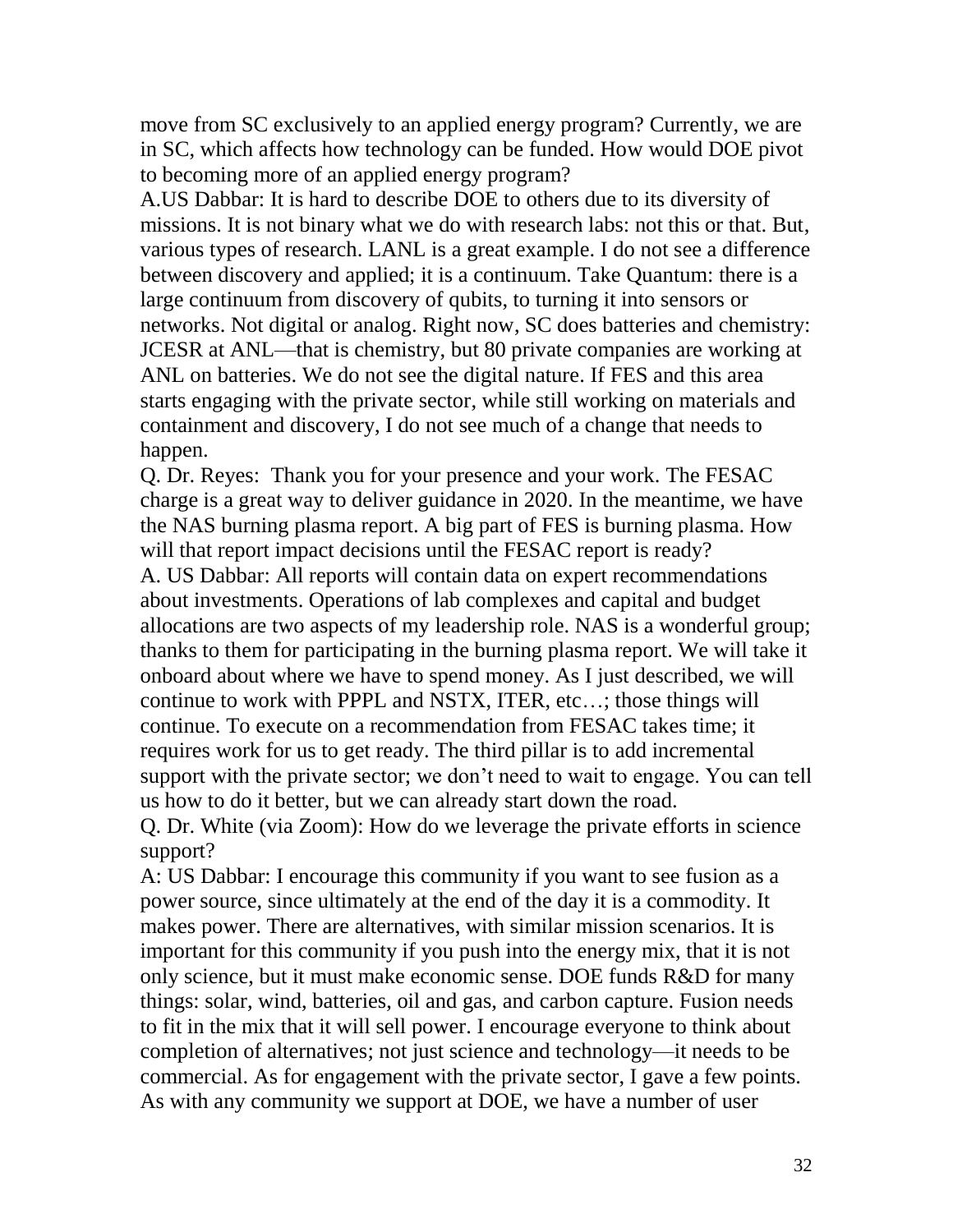facilities applicable across science areas, e.g. imaging. We give access to the private sector. Computing is a great value for the private sector. There is access to isotopes and algorithm development. Data about containment design with machine learning and big data, and artificial intelligence to design optimized containment, are possible; this community can use these capabilities of the Department. These are things we could help with, in addition to citing.

Q. Dr. Groebner: Thanks for coming to talk with us. There is a gap between the rank and file (like me) and DOE. We don't know what happens in Washington, how decisions are made. Your coming here shows us. Given the bickering in fusion, that we are not always coherent, why do we continue to be funded? I know why we should be funded! But what is your perspective—why you think it is worthwhile?

A. US Dabbar: Obviously, fusion works. It will bring a star to earth. The technology has reached a point where containment and other physics can actually be created in a length of time that we can learn and potentially use it. QIS is near term: quantum mechanics was identified a hundred years ago, qubit theory has been around for a long time, but only recently has there been the prospect of technology to use it for applied purposes. DOE is a big R&D sector. We are an energy department, but really we do R&D. We should invest in this area. Has fusion technology reached a point like QIS? There are things happening around the world that are possibilities. We should be at a higher risk side at DOE. We should fund it. We are the only ones who can do it at scale. However large the endowment is at Harvard, the Government has more money. We should invest in it to see if we can drive it forward. There is interesting momentum in various areas, represented by people in this room today, and something will evolve out of it, sooner than the typical 30 years.

Q. Dr. Neilson: Thank you for coming to talk with us. Concerning ITER, you and the Secretary did your homework. We are pleased that you will visit ITER. You appreciate construction projects. Your visit to ITER will excite you. Please take two data points so you can measure progress. Please meet with the staff. Will we re-establish a baseline for U.S. contributions to ITER? We had one, but now funding is a year-to-year proposition, and hence uncertain.

A. US Dabbar: Funding is embedded in your question. The challenge of the U.S. structure compared to the EU is annual budgets that will not change. Every year, there is a budget review by Congress. ITER involves both in kind and cash. The central solenoid work is being done at GA. As for the baseline, with any construction project there can be changes to the baseline.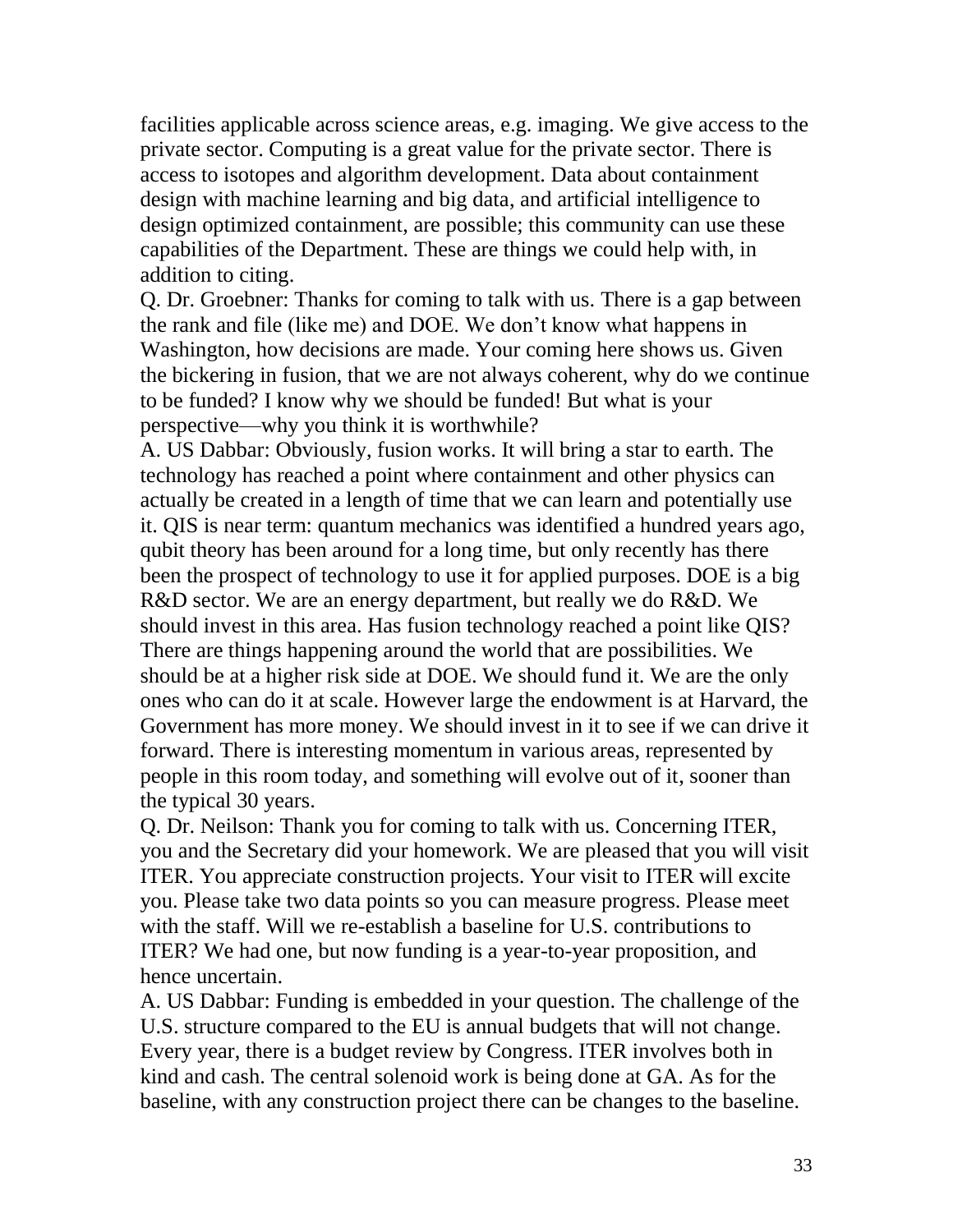We are engaged with DG Bigot on keeping up to speed on deliveries, cost, and cash versus in-kind support. We stay on the status of the baseline. We are trying to connect the two. I spent time in my career looking at large nuclear projects. Large civil engineering projects have challenges (fission, airports, and chemical plants—especially when they are first of a kind). There is part of me that says bigger is not necessarily better; it is more of a challenge. It behooves all of us including ITER to be on top of that. DG Bigot has done a very good job of that. Things can go awry quickly at fission projects. We support the reappointment of DG Bigot. We must stay on top of the baseline in our annual discussions.

Q. Dr. Verboncoeur: I am encouraged by discussion of innovation and economics - connecting that to cost sharing the research with private and public partnerships. No power company can capitalize a \$20B reactor, so we need innovation. Cost sharing with public-private partnerships is important. Our university would have to use tuition dollars to support cost sharing. What about intellectual property (IP), since industry wants that? A. US Dabbar: DOE has a vast machine to generate IP at the national laboratories with our own researchers. Most DOE money is at labs, although there is also the grant program. One of my jobs at DOE is as chief commercialization officer. So, I have significant dialog about IP and reaching out to the private sector, getting more value for our researchers and for the country (jobs, regional). We do cooperative agreements; if we generate IP, we own it, since our own researchers did it at our own labs. This IP is open to anyone. If someone wants to license it, we are open to negotiate it as any university would. Bucket number two is Work for Others (now called Strategic Partnership Projects). We do contract work for others to do research that others pay for in order to use it for commercial purposes. We do lots of that for the private sector. NREL in Denver has a test site for electric vehicles. The private sector of fusion is no different from how we work with Tesla, Apple, and others. So, I encourage anyone to come. We are looking at the GAIN program of the Office of Nuclear Energy. It is efficient for the private sector to pay not much money to get utilization of worldleading capabilities.

Q. Dr. Verboncoeur: I saw that at LLNL, but here we are considering a 30 year payoff, tens of trillions of dollars generated in the world economy. Maybe a new mechanism is needed to couple the private sector with the public sector.

A. US Dabbar: I agree. The challenge is having enough time at DOE—I have too much to do. A subset of the FESAC charge is to get recommendations on how to encourage private interaction.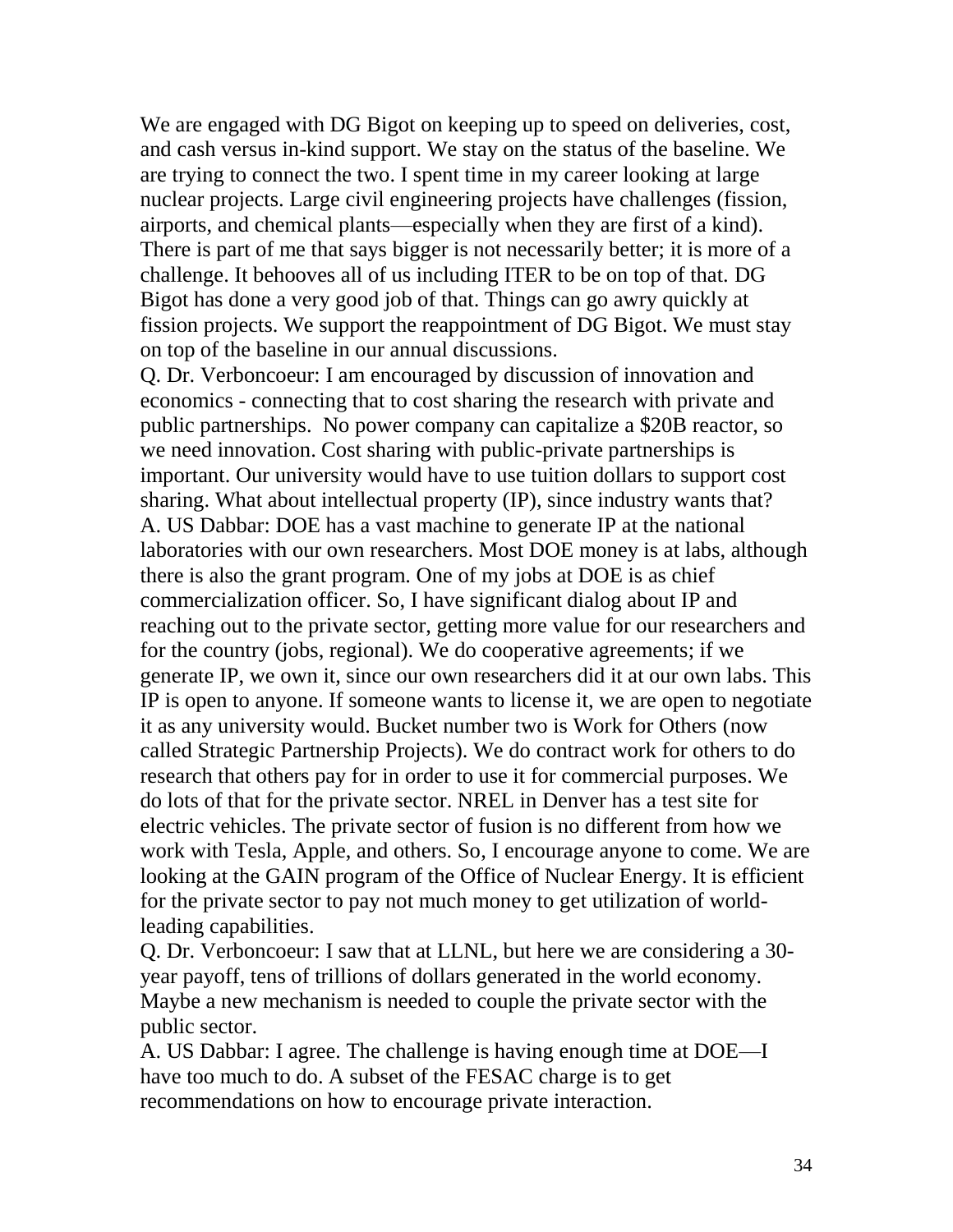Q. Dr. Carter: Thank you for coming. Concerning private-public partnerships, you mentioned GAIN-like activities. As we go forward to build consensus, it should be a two-way street. Are there private sector resources we should take advantage of?

A. US Dabbar: That is a great interesting idea for the group to think about. This is a great question for a subset of the charge.

Q. Dr. Ma: My field is ultra-intense lasers, related to the subject of the recent NAS report. The U.S. is falling behind. There is a brain drain to the EU. What can we do to combat that?

A. US Dabbar: The input of the community on that topic is important; please include it. Take a holistic view of where to go in discovery science, and ICF and lasers. That should be part of the charge. What can be achieved with each of the technologies should be included. Clearly, we provide lots of funding of the topic at labs and universities. We continue to fund it as we go through the budgetary processes. The bigger question is how much to fund it, and what is the output. There are defense applications too, but put those to the side. How does it fit in the stack of discovery science? We should discuss this. I want to hear from people on this. Everybody visits me and says their work is important. From my viewpoint, I think this is important. Let the process drive the answers for this and all other discovery science. Q. Dr. Verboncoeur: I am glad you embrace discovery science. What are we not seeing that we could be doing more of?

A. US Dabbar: I have had interesting discussions recently with Steve Cowley. One topic is lithography for microelectronics and plasma science. What are the derivatives of what this community does? DOE has made incredible advances that the world cannot see. I want to increase public knowledge that the labs exist and accomplish so much. Nuclear power was invented in the national labs, including isotopes for medical purposes. The human genome started at LLNL, based on imaging capabilities for materials structure. LED lights are revolutionary and were invented at national labs. The list is vast. I was at an energy conference in Houston this year. Someone said they did a start-up company for oil and gas production optimization using gene sequencing from Berkeley. You do not know where the fractures go, so as you drill through strata, you get different micro-organism environments. They did sequencing of microbial families through the strata; then, they can figure out where the fractures go through the strata. I talked about this with Mike Wirtherell at LBNL; he said it was fascinating, and that they had never thought of that. Discovery science can have great applicability and impacts we might not realize. That is what makes it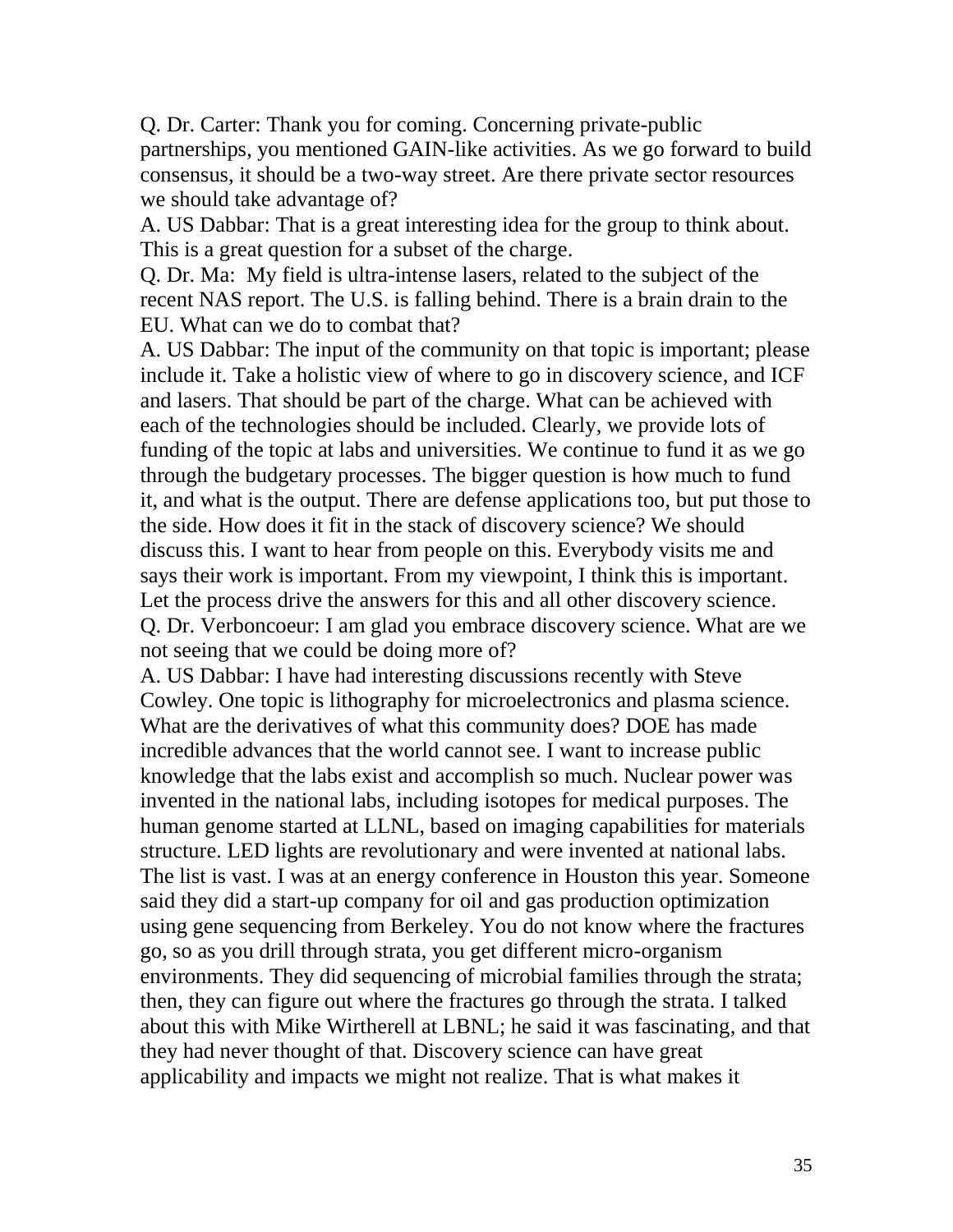exciting. That is why we can talk to stakeholders about impacts made and will be made, and how it will make a difference for the country.

Comment: Dr. Rej: Thanks to the members for the interesting questions, and thank you for the time you have spent with us today.

Comment: Dr. Van Dam: Thank you for your support.

Dr. Christopher Fall was introduced: I hope to be with the Office of Science very soon.

Comment: US Dabbar: Thank you for volunteering. I look forward to getting your updates.

Comment: Dr. Rej: Wow!- This is the reason why we need to do the longrange planning; and why we need to do this before Paul Dabbar leaves as Under Secretary.

# **BREAK**

### **FESAC Charge on Long Range Strategic Planning Activity (continued discussion from Thursday, December 6, 2018) - Dr. Don Rej, FESAC Chair**

Comment: Dr. Barish: A FESAC meeting may be held in March 2019. Comment: Dr. Wirth: I agree on an early finish for the FESAC report. Under Secretary Dabbar is very engaged; this is very positive. We encourage the committee to think about the possibility of a staged delivery as everything comes in and do an overall prioritization at that time. Comment: Dr. Verboncoeur: Maybe an interim report will be appropriate to get feedback. A cohesive community view is crucial, especially on the data gathering side. US Dabbar communicated innovation in process and in substance. We can expect to see increased resources following that success. Comment: Dr. Lumsdaine: Strategic planning always starts with vision, values, and mission. If it purely starts from below, it is hard to do. The plan should not be a list of what to do, but how to get where we want to go, which involves values and mission.

Comment: Dr. Greenfield: I will beat a dead horse again. There is a mismatch. We have an opportunity with a sympathetic set of political leaders who are excited to help us, and a process to produce a report shortly after the next presidential election. Maybe we cannot do anything about this. We cannot change the charge. But, can we do something faster? Maybe the answer will be in the NAS Burning Plasma report.

Comment: Dr. Rej: An interim report will be a great opportunity and provide FES leadership to give the latest updates.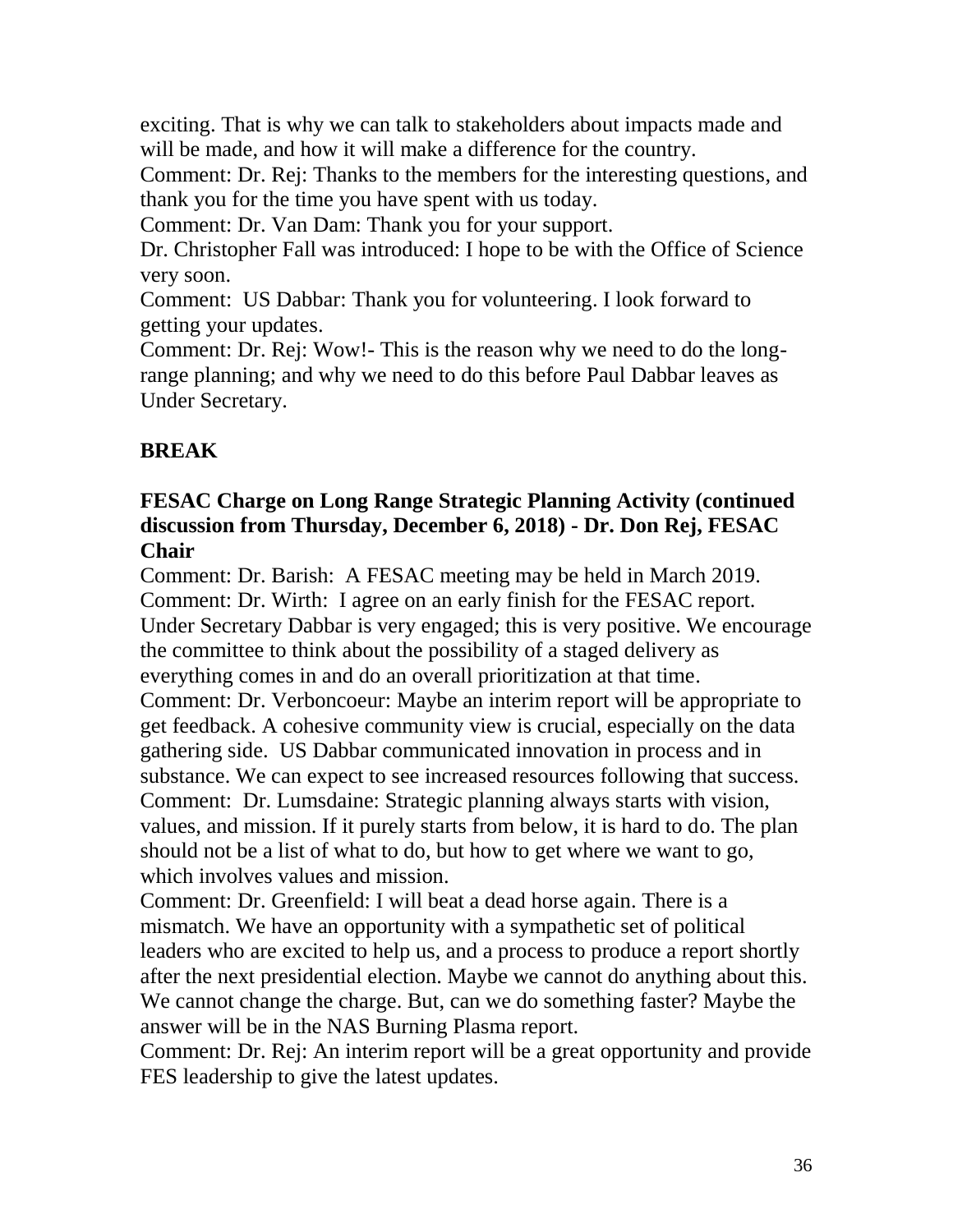Q. Dr. Groebner: What does strategic planning mean? US Dabbar discussed this. What is the path forward?

A. Dr. Newman: From the point of view of the community process, it has to be decided by the community; what does FESAC want as an input to their process? What FESAC wants as input needs to be synchronized with the community input.

Q. Dr. Knowlton: Do you envision the overseers to shape how the town meeting leaders have been selected; what are best practices?

A. Dr. Newman - This is up to FESAC. The seven overseers will help with hand off to the next generation since they will put in a lot of work over the next year.

Q. Dr. Patello: Let me ask about the handoff and what information to provide. Will FESAC develop guidance for this handoff? It depends on the community responding to the seven bullets in the charge and taking into account budget scenarios. Also, could we get quarterly updates, even in a virtual meeting of FESAC?

A. Dr. Rej: These are good ideas. The updates will continue. The updates to FESAC will be open to the public; FESAC meetings will be announced in the Federal Register. What should we do to make sure the communication is there and the process is moving forward? We hope to have a March meeting where Mike Maul can give a presentation on the NAS burning plasma report.

Comment: Professor. Pedersen: After hearing US Dabbar, this is a golden opportunity. We should speed up the process, even if the charge tells us not to. We should be creative on how we observe the charge. We should be involved without going beyond what it says. I fear that we might dictate the content; we should not do that. Cohesion and consensus are most important. It is not that FESAC does nothing for a year. We need to get going earlier. This will require much of our time. I like Gert Patello's idea of virtual meetings; they can be more frequent. We should be more involved early on. We should interpret the charge proactively.

Comment: Dr. Newman: The subpanel shouldn't be empaneled early, according to the charge.

Comment: Dr. Rej: I agree.

Comment: Dr. Cauble: FESAC should not run the community activity. The impedance match would be better if the FESAC subcommittee is appointed early, but instead we on FESAC should be involved in the community activity.

Q. Dr. Trask: Concerning vision and values to request from the community, who will write those, and when will they be circulated?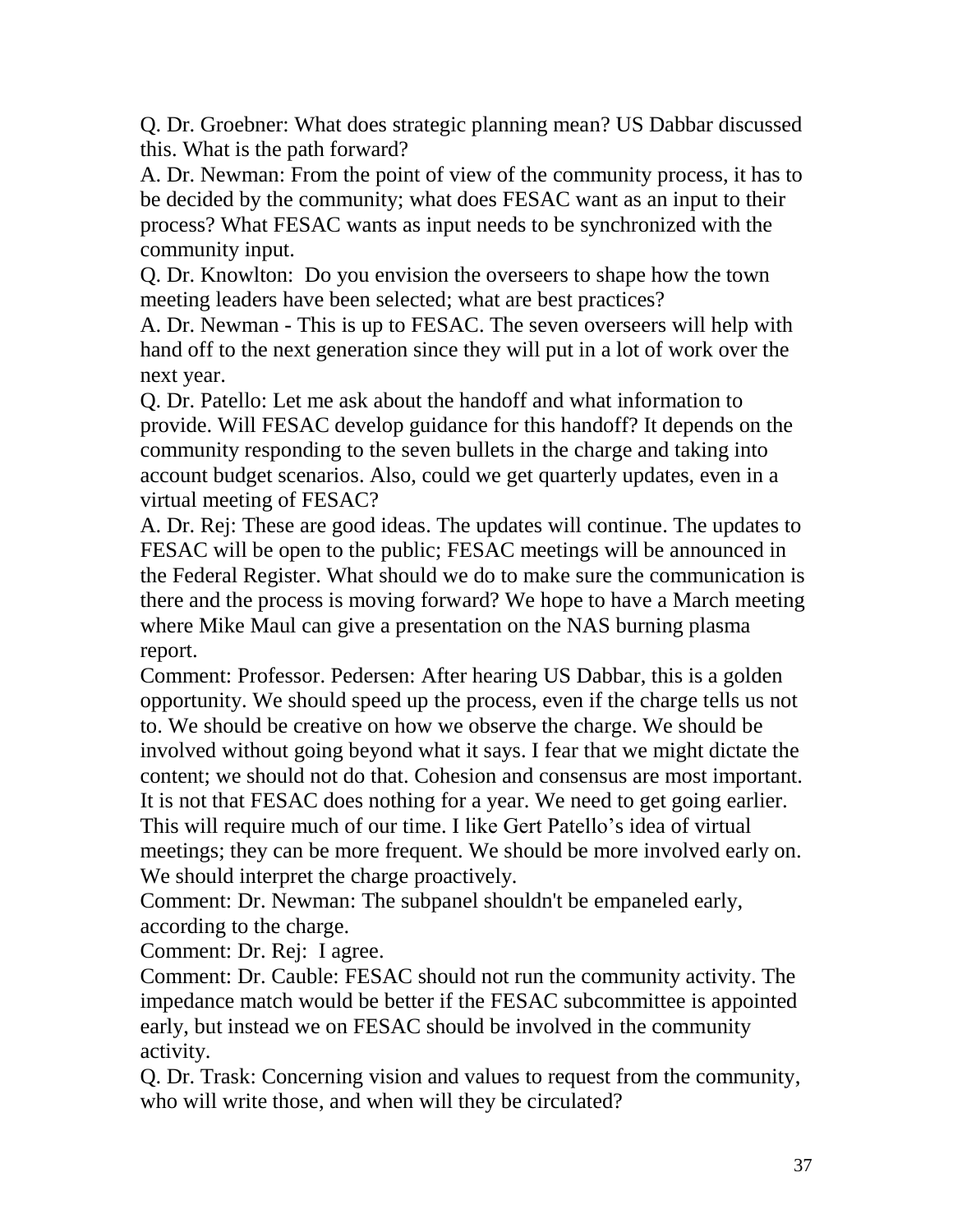A. Dr. Newman: The community has to do that.

Q. Dr. Trask: I meant input from FESAC about what type of things to be considered. Someone should take the lead on writing and circulating it for our perusal.

A. Dr. Rej: Before the March meeting.

Comment: Professor Terry: There was the idea whether FESAC should form a subcommittee, but the charge gives us no wiggle room to do that. So, we will attend meetings. Don Rej might make assignments without forming a subcommittee.

Q. Dr. Patello: I have been involved in strategic planning processes. That has often been the starting point. Vision and mission for what? Of FES, or for the outcome of the planning process? I am not sure that FES is open to having its mission changed.

A. Dr. Rej: FES has its ten-year perspective. Our role in a ten-year plan would support that perspective overall and adjust as new ideas come in. Comment: Dr. Patello: So, mission and vision are already drafted from FES. If the community articulates values, that will help with the prioritization process.

Q. Dr. Greenfield: Let me ask about FESAC members participating in the community process. Sam Barish pointed out our limitations on this. We need guidance on this soon.

Q. Dr. Lumsdaine: Perhaps many of us do not know the mission and vision. Should these be publicized?

A. Dr. Rej: It is on the FES web page.

A. Dr. Newman: I will make the community aware of them.

Comment: Dr. Walker: An incoherent community and factions were mentioned. FESAC should identify the reasons, so the next plan does not have trouble with this.

Q. Dr. Demers: The list of bullets in the charge has nothing about continuing leadership or challenging decisions about where to cede leadership. Also, there is nothing about rolling off projects. Under a constant level of effort, that might have to happen. The charge does not mention maintaining and/or upgrading projects; it only uses those verbs for facilities.

A. Dr. Rej: The word "pivot" might include that.

A. Dr. Van Dam: Feel free to use all three verbs for projects as well as for facilities. We used the word pivot deliberately to mean many things. We did not explicitly include the option or need to shut things down, since that can cause conflict of interest issues (see the Rosner FESAC panel report). Also, the P5 and NP charges did not include this explicitly.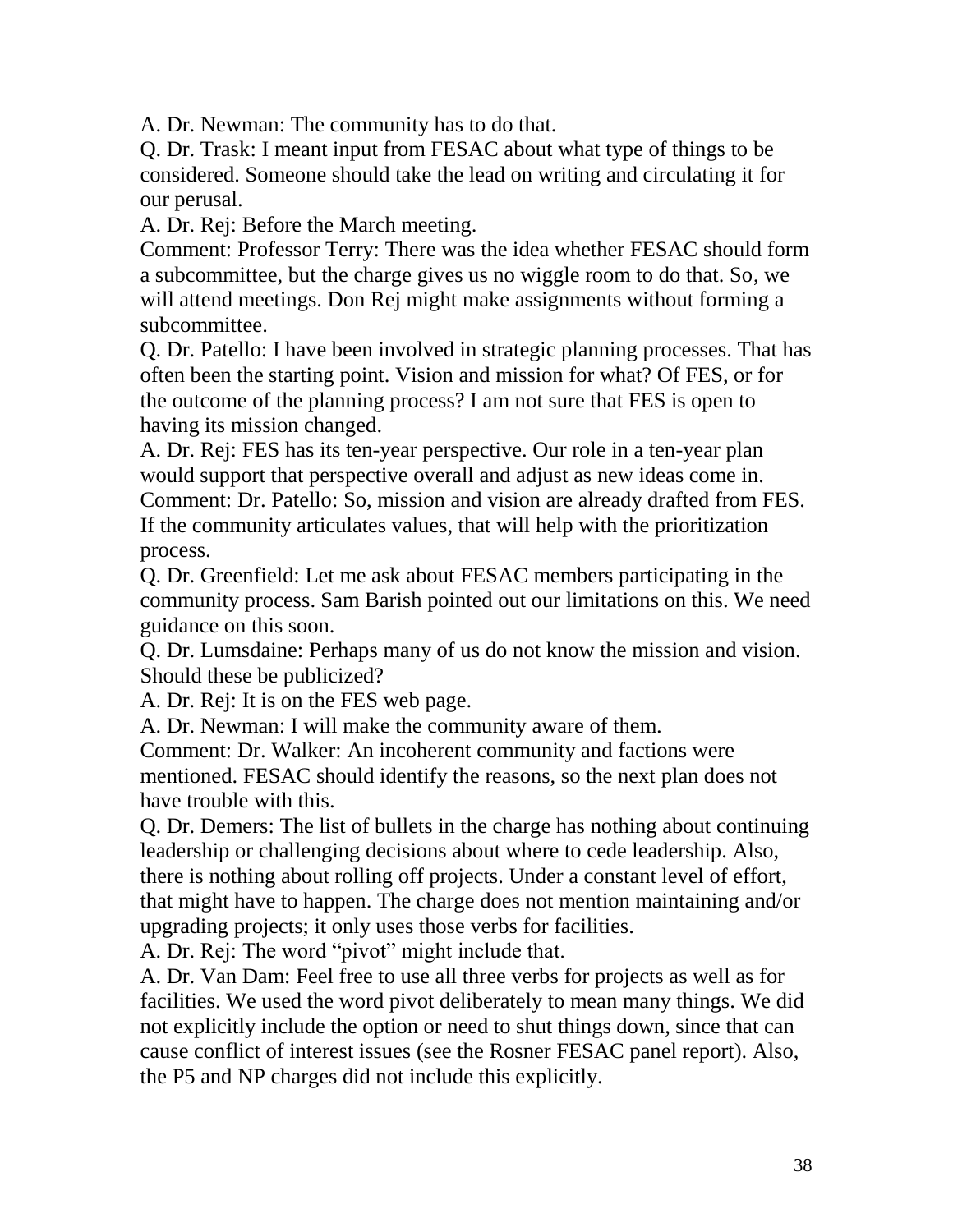Comment: Dr. Demers: People will take the bullets literally. This needs articulation.

Comment: Dr. Van Dam: Feel free to articulate what I just said. Comment: Dr. Newman: We need to develop a plan. Do not get lost in the weeds or the verbs.

Q. Dr. Verboncoeur: The Under Secretary talked about innovation. He even said things are on the table for process. Maybe ARPA-E style. Should FES think about that and translate it, but on an appropriate time scale? We have not yet seen the seven pillars. Please circulate those without the areas.

A. Dr. Newman: There are seven leadership areas. Three nominally from MFE, one from basic plasma, one from HEDLP, one from alternates, and one from materials and technology.

Q. Dr. Verboncoeur: What about emerging technologies and processes? A. Dr. Newman: Of course, there are other areas, getting farther down. Hopefully, all seven will encourage lower layers to keep that in mind. Comment: Dr. Rej: I agree with David Newman. These seven will be the enablers.

# **PUBLIC COMMENTS:**

**Richard Buttery (General Atomics):** Speaking in a personal capacity, not on behalf of GA. Concerning strategic planning, there is compartmentalization in the program. Different programs work in isolation. This leads to winners and losers. We should foster collaborator and ringfencing. An example is with universities. We did discovery science on DIII-D. University researchers want the same thing we do. We need to come to grips with the same questions with reconnection in the Sun and the magnetosphere. But, discovery science is not allowed to argue relevance to fusion. We should remove this limitation. Universities can use tailored facilities of relevance to major facilities. DIII-D is testing helicon current drive on LAPD. Also, there are commonalities and synergies between DIII-D and NSTX-U, and elsewhere. We should pool our expertise. We get a stronger program if we bring expertise to whatever facility or program. Suggested actions: Enable crosscutting collaboration; remove barriers. Have more national initiatives and national teams. Help alignment. Avoid winners and losers. Lever skills for a more effective program. Comment: Dr. Rej: Thank you.